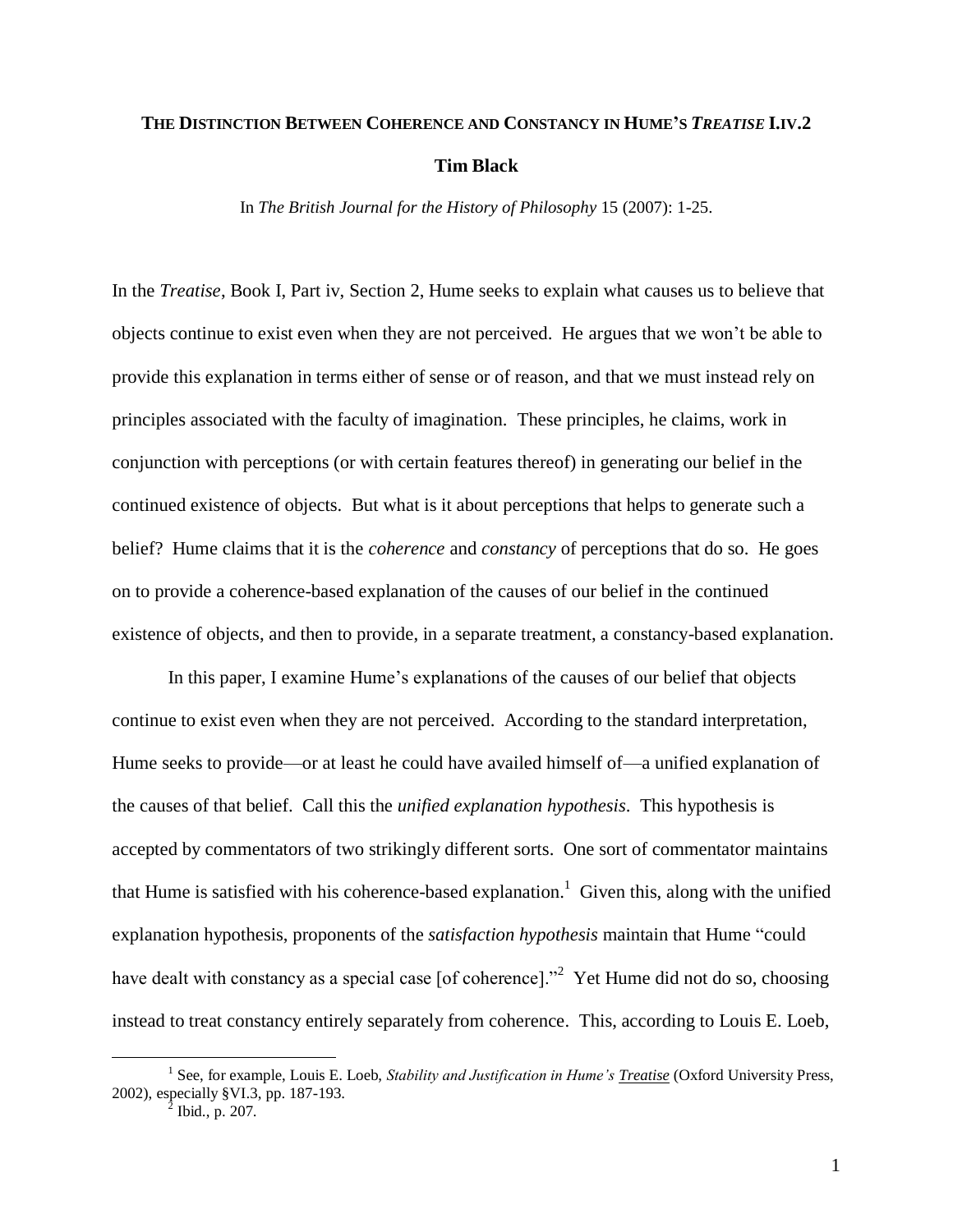is "the chief objection to the interpretation in which Hume was satisfied that his treatment of coherence was psychologically adequate."<sup>3</sup>

This objection leads other commentators to opt for an interpretation that accepts the dissatisfaction hypothesis,<sup>4</sup> according to which Hume was *not* satisfied with his coherence-based explanation of the causes of our belief in the continued existence of objects. Proponents of the dissatisfaction hypothesis maintain that Hume seeks to provide a unified explanation, and that he realizes that his coherence-based explanation is inadequate. As this interpretation goes, Hume then rejects his coherence-based explanation in favor of a constancy-based explanation.<sup>5</sup> Yet, as proponents of the dissatisfaction hypothesis recognize, their interpretation, too, raises difficulties. For Hume"s dissatisfaction with his coherence-based explanation seems ill-founded, and his rejection of that explanation seems too quick.<sup>6</sup>

Given the unified explanation hypothesis, then, Hume runs into trouble at every turn. If he is satisfied with his coherence-based explanation, then, commentators suggest, he could have—and perhaps should have—extended that explanation to cases of constancy. Here, there is the problem of explaining why Hume did not do so. Should this problem motivate us to opt for the dissatisfaction hypothesis, we are faced with the problem of explaining why Hume rejects his coherence-based explanation in the absence of sufficient grounds for doing so.

These problems evaporate once we reject the unified explanation hypothesis, and I wish to argue here that we should reject that hypothesis. For Hume did not seek to provide—nor

 $3$  Ibid., p. 207.

<sup>&</sup>lt;sup>4</sup> I borrow this appellation from Loeb, ibid. (see pp. 187-188).

<sup>5</sup> See Jonathan Bennett, *Locke, Berkeley, Hume: Central Themes* (Clarendon, 1971), pp. 329-330; Mark Collier, "Filling the Gaps: Hume and Connectionism on the Continued Existence of Unperceived Objects", *Hume Studies* 25 (1999): 155-170, p. 159; John Laird, *Hume's Philosophy of Human Nature* (Archon Books, 1967), pp. 149-150; and John P. Wright, *The Sceptical Realism of David Hume* (University of Minnesota Press, 1983), p. 64.

<sup>&</sup>lt;sup>6</sup> See, for example, Bennett, op cit., p. 329, where he claims that Hume registers his dissatisfaction with the coherence-based explanation by means of a "blatantly unargued assertion." Collier endorses Bennett"s reading (see Collier, op cit., p. 159).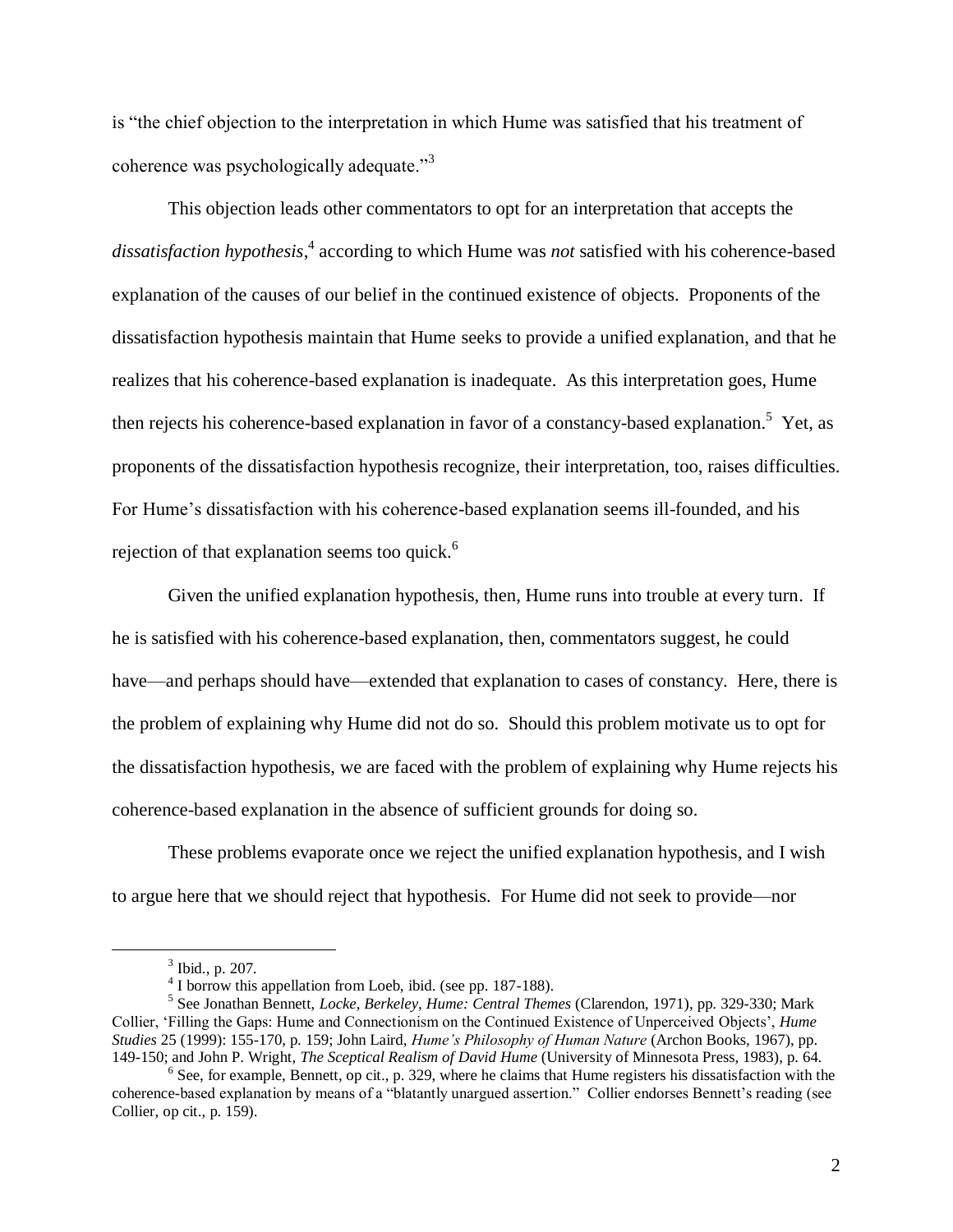could he have availed himself of—a unified explanation of the causes of our belief in the continued existence of objects. This claim is at the heart of an alternative interpretation, which has received no attention, so far as I can see.<sup>7</sup> When we accept this alternative interpretation, which rejects the unified explanation hypothesis, we can sidestep any number of problems that arise for interpretations that accept that hypothesis.

First, if Hume needs one explanation for cases of coherence and a different explanation for cases of constancy, then coherence and constancy are not related so as to be susceptible to similar treatment. Thus, those who reject the unified explanation hypothesis can easily answer the question that plagues proponents of the satisfaction hypothesis, namely, why doesn"t Hume "subsume his explanation of the belief in body as it arises from constancy under his explanation of the belief in body as it arises from coherence"?<sup>8</sup> Hume doesn't do this because coherence and constancy are not related so as to be susceptible to similar treatment.

Second, once we reject the unified explanation hypothesis, we can sidestep the problem that arises for proponents of the dissatisfaction hypothesis, namely, the problem of explaining why Hume rejects his coherence-based explanation. We can sidestep this problem because, according to those who reject the unified explanation hypothesis, Hume needs more than one sort of explanation, and so he may—and does—accept *both* his coherence-based explanation *and* his constancy-based explanation. Thus, the need to explain why he *rejects* his coherence-based explanation simply does not arise for those who reject the unified explanation hypothesis.

<sup>7</sup> But see H. H. Price, *Hume's Theory of the External World* (Clarendon, 1940), pp. 50-59. There, Price maintains that, for Hume, constancy and coherence are "irreducibly different" (p. 60), which suggests, of course, that we should reject the unified explanation hypothesis. Yet rather than pursuing this interpretation, Price "leav[es] Hume's exposition on one side" (p. 59) and seeks "a simpler theory which will cover [coherence and constancy] both" (p. 59). It is unfortunate, I think, that Price abandons Hume"s exposition when he does, for, as I hope to show, he was pursuing just the right sort of interpretation.

<sup>8</sup> Loeb, op cit., p. 179.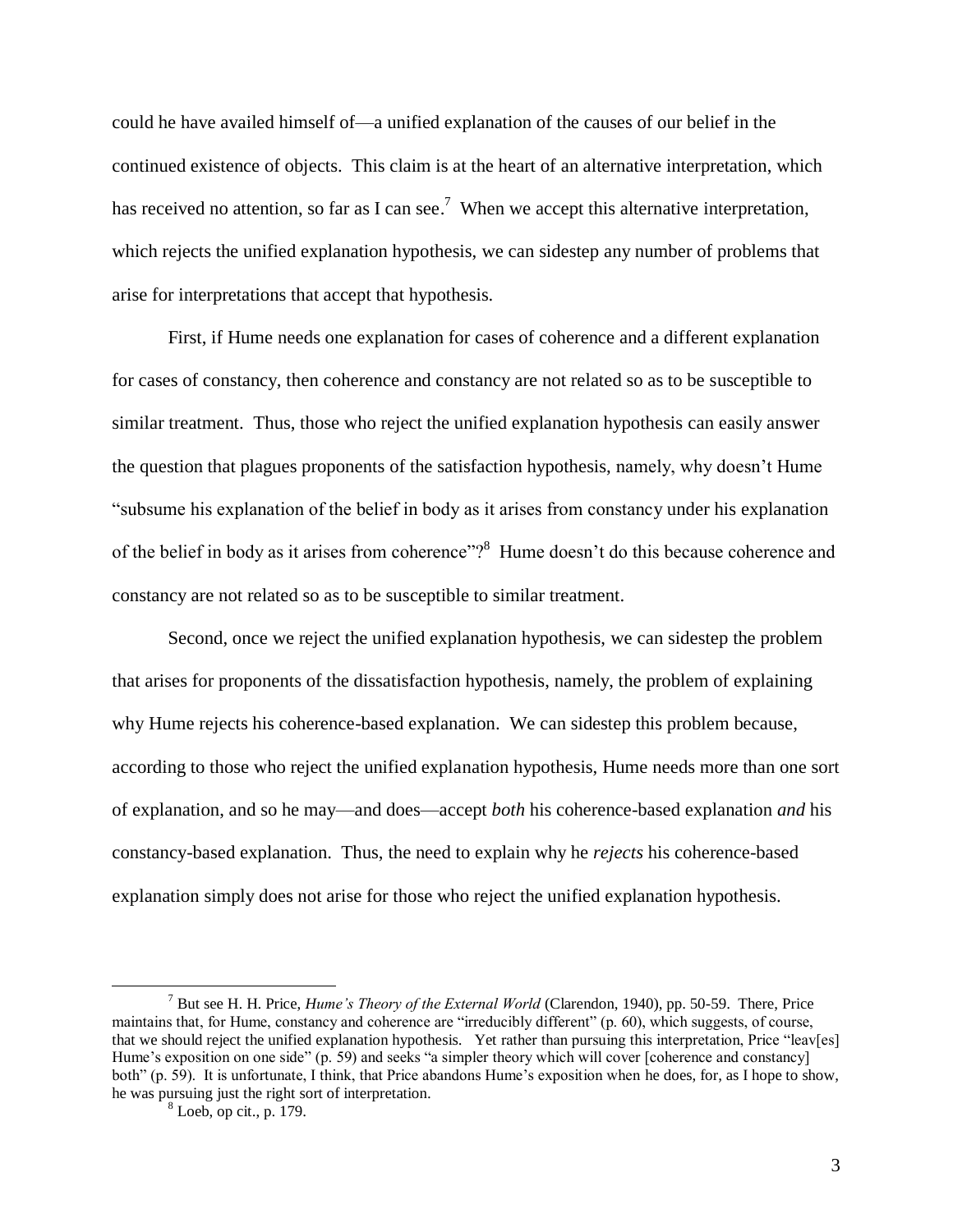In addition, once we have rejected the unified explanation hypothesis, we are free to consider Hume"s coherence-based explanation anew and to give it the attention it deserves. One of the primary aims of this paper, therefore, is to examine Hume"s coherence-based explanation thoroughly and carefully. Such an examination will allow us to achieve a proper understanding of that explanation. This achievement will be important not only in itself, but also because it will help us to dissolve or fairly easily to resolve several other issues that trouble commentators. For example, a proper understanding of Hume's coherence-based explanation will allow us to offer plain and persuasive explanations of several difficult passages in *Treatise* I.iv.2, and to respond to questions about the role of causal inference in Hume's coherence-based explanation.<sup>9</sup>

The paper"s dialectic proceeds in several stages. In Section 1, I argue that Hume"s notion of coherence and his notion of constancy are distinct and that neither is a special case of the other. This suggests that Hume will need one explanation for cases of coherence and a different explanation for cases of constancy, and hence that we should reject the unified explanation hypothesis.

In Section 2, I provide a brief reconstruction of Hume's constancy-based explanation of the causes of our belief in the continued existence of objects. In Section 3, I concentrate on Hume"s coherence-based explanation, with the primary aim of examining it thoroughly and carefully. As a part of this examination, I endeavor to paint an accurate portrait of the nature of Hume's examples, and I show how our account of his coherence-based explanation applies to those examples. Finally, in Section 4, I provide further support for our new interpretation by providing explanations, in accordance with that interpretation, of some perplexing passages in

 $9^9$  For attempts to respond to questions about the role of causal inference in Hume's coherence-based explanation, see Paul Gomberg, "Coherence and Causal Inference in Hume"s *Treatise*", *Canadian Journal of Philosophy* 6 (1976): 693-704; Loeb, op cit., pp. 180-187; Price, op cit., pp. 50-59; and Eric Steinberg, "Hume on Continued Existence and the Identity of Changing Things", *Hume Studies* 7 (1981): 105-120.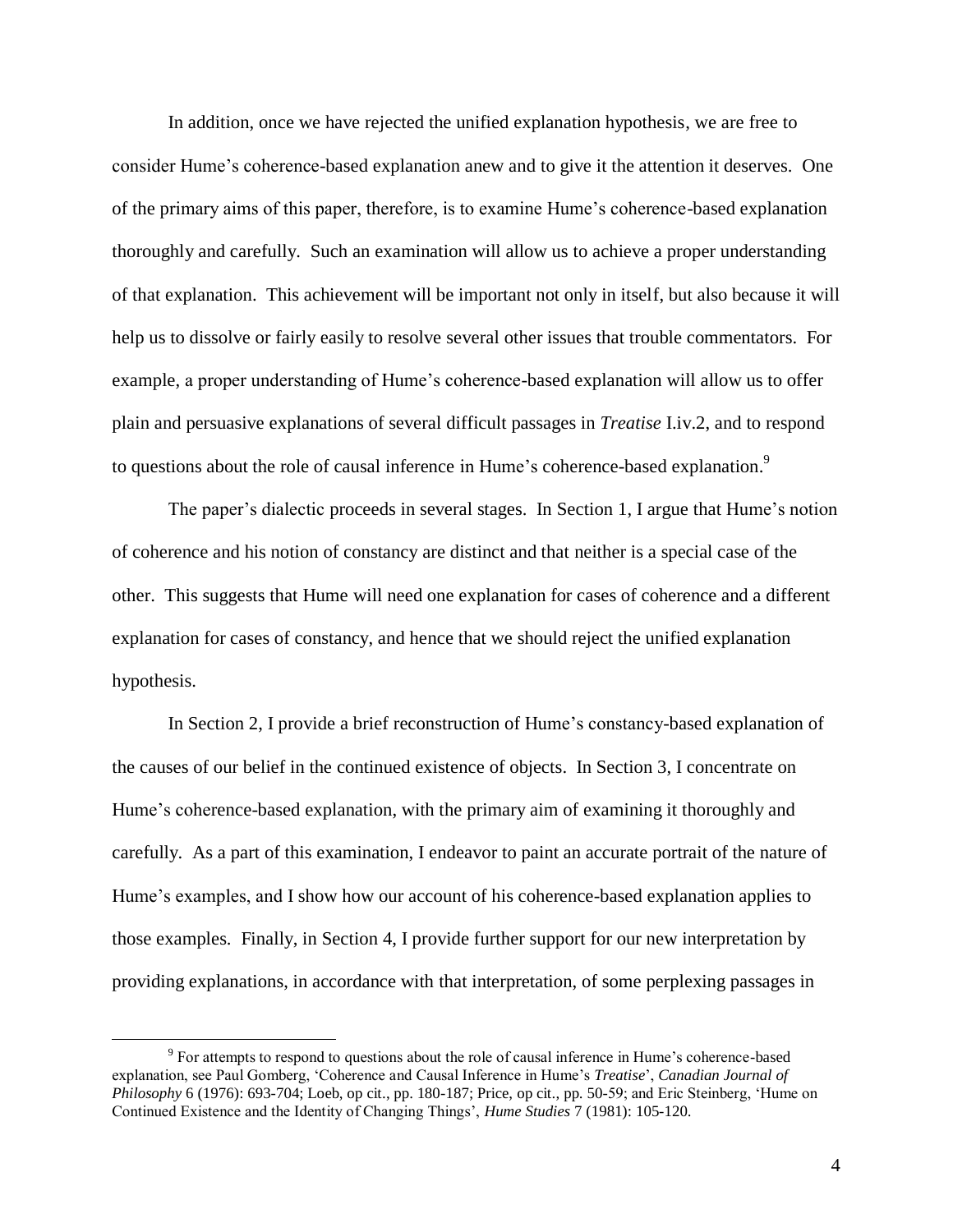*Treatise* I.iv.2, and by addressing concerns about the role of causal inference in Hume's coherence-based explanation.

# *1. The Distinction Between Coherence and Constancy*

 $\overline{a}$ 

I argue in this section that coherence and constancy are not related so as to be susceptible to similar treatment, and thus that we should reject the unified explanation hypothesis. I provide an interpretation of Hume"s notion of coherence that suggests that coherence is quite distinct from constancy. This requires that we treat cases involving coherence wholly differently from cases involving constancy. I also show how rejecting the unified explanation hypothesis (1) removes our bewilderment over a "perplexing" passage in Section I.iv.2 of Hume"s *Treatise*, (2) allows us easily to respond to a question that plagues proponents of the satisfaction hypothesis, namely, why doesn"t Hume treat constancy as a special case of coherence, and (3) allows us easily to solve the problem that faces proponents of the dissatisfaction hypothesis, namely, the problem of explaining why Hume rejects his coherence-based explanation in the absence of sufficient reasons for doing so. I begin with a discussion of constancy.

For Hume, two perceptions,  $^{10}$  A and B, are CONSTANT if and only if A and B "present themselves in the same uniform manner, and change not upon account of any interruption in my seeing or perceiving them" (T 195). Suppose, then, that A is my perception at  $t_1$  of these

 $10$  Although it's not clear that he may do so (see Loeb, op cit., pp. 177-178, and pp. 184-185, n. 10), Hume uses the terms "object" and "perception" interchangeably, at least in *Treatise* I.iv.2. He is explicit about this, saying that

I here account for the opinions and belief of the vulgar with regard to the existence of body; and therefore must entirely conform myself to their manner of thinking and of expressing themselves. … Those very sensations, which enter by the eye or ear, are with them the true objects, … In order, therefore, to accommodate myself to their notions, I shall at first suppose; that there is only a single existence, which I shall call indifferently *object* or *perception*, … , understanding by both of them what any common man means by a hat, or shoe, or stone, or any other impression, convey"d to him by his senses.

Throughout this paper, I follow Hume in using the terms "object" and "perception" interchangeably. (The quotation is from David Hume, *A Treatise of Human Nature*, 2<sup>nd</sup> ed., L. A. Selby-Bigge and P. H. Nidditch, eds. (Oxford University Press, 1978), I.iv.2, p. 202. In the text, I refer to this work with a 'T' followed by the page number.)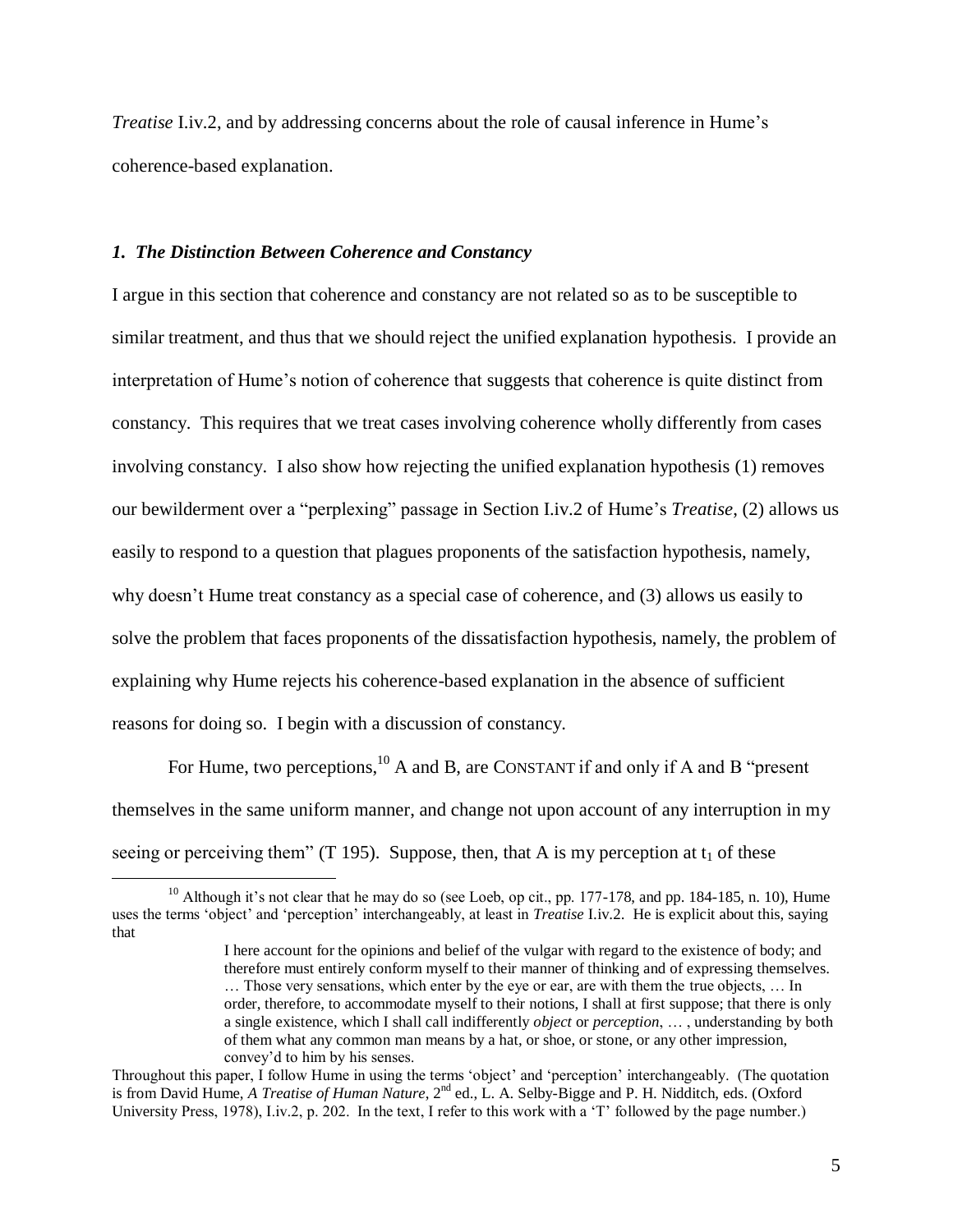mountains, and suppose that B is my perception at  $t_4$  of these mountains. From  $t_2$  to  $t_3$ , however, "I lose sight of them by shutting my eyes or turning my head" (T 194). Still, in this case, A and B are constant, for they "present themselves in the same uniform manner, and change not upon account of any interruption in my seeing or perceiving them" (T 195).

Consider, however, two other perceptions. Let C be my perception at  $t_1$  of my fire, and let D be my perception at  $t_4$  of my fire. From  $t_2$  to  $t_3$ , however, I was absent from my chamber. C and D are *not* constant, for they do *not* present themselves in the same uniform manner, and they *do* change. We may ask at this point, though, whether C COHERES with D. So far as I can see, Hume does not answer this question in the affirmative.<sup>11</sup> Hume says of C and D themselves only this: "When I return to my chamber after an hour"s absence, I find not my fire in the same situation, in which I left it: …" (T 195). This is to say, though, only that C and D are not constant.

Yet it is clear, of course, that Hume speaks of coherence. If C doesn't cohere with D (or D with C), then what, for Hume, coheres with what? Hume continues by saying that "…: But then I am accustom"d *in other instances* to see a like alteration produc"d in a like time, whether I am present or absent, near or remote" (T 195; emphasis added). And it is only at this point that Hume indicates a coherence. Suppose, then, that yesterday I built a fire in my chamber, and then went out for an hour, at which point I returned to my chamber. Let  $C^*$  be my perception at  $t_4$  of my fire, and  $D^*$  be my perception at  $t_1$  of my fire, where I was absent from my chamber from  $t_3$ to  $t_2$ . When I compare the set of perceptions that consists of C and D to the set that consists of C\* and D\*, which is a set of perceptions I have received *in another instance*, I see a like alteration: I recognize that the alteration from C to D is similar to the alteration from  $C^*$  to  $D^*$ .

 $11$  Granted, he doesn't answer it in the negative, either. For more on this, see footnote 14.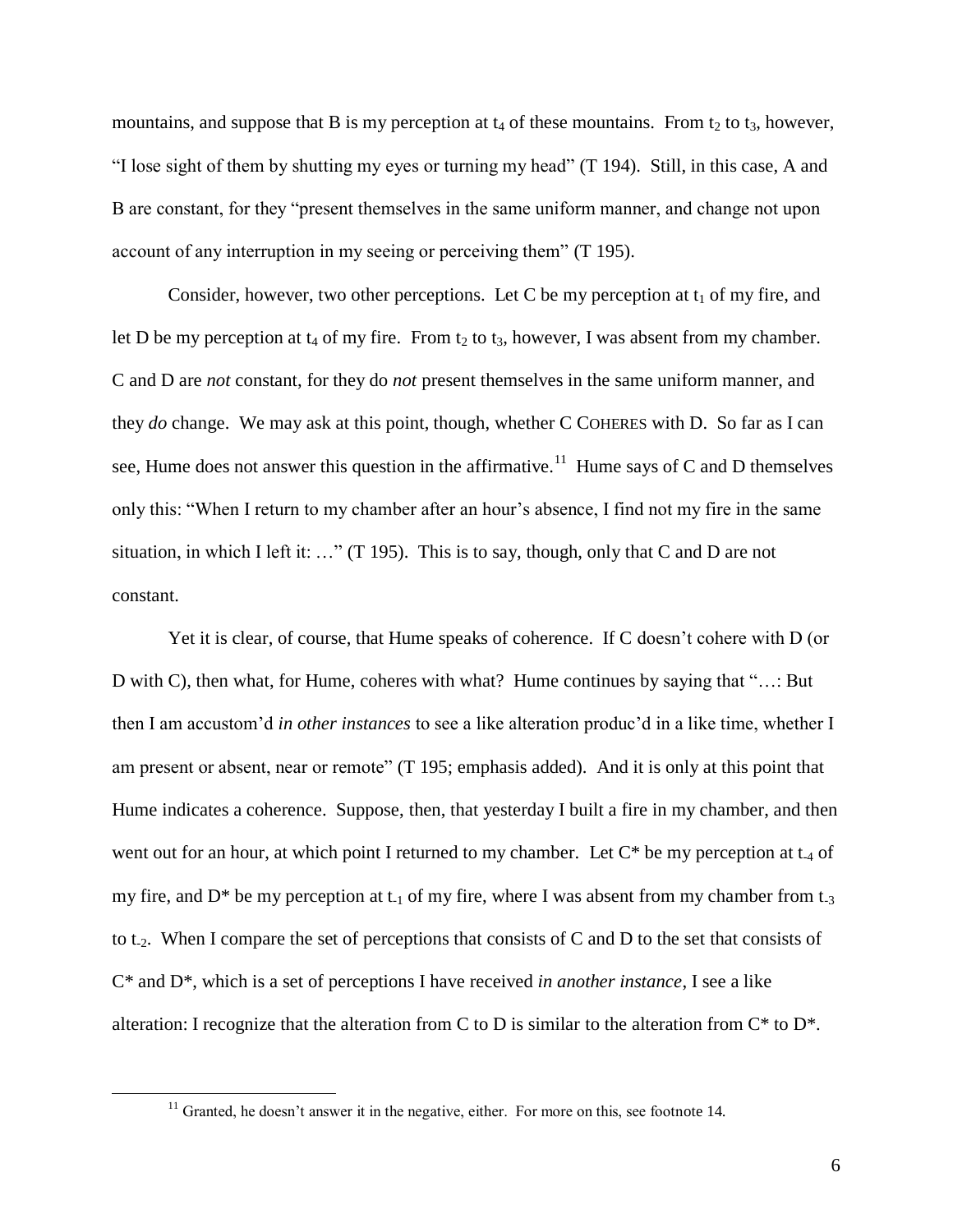That is, the former set of perceptions *coheres* with the latter set of perceptions. This suggests the following interpretation of Hume's notion of coherence:

(COH) Two (or more) sets of perceptions,  $\alpha, \beta, \ldots$ , are COHERENT if and only if

the alteration in (or between) the perceptions that constitute  $\alpha$  is sufficiently

similar to the alteration in (or between) the perceptions that constitute  $β<sup>12</sup>$ .

Given this, coherence differs from constancy in at least the following respect: Constancy is a relationship between two individual perceptions, say, between A and B. Again, A and B are constant because they present themselves uniformly and without change.<sup>13</sup> Coherence, on the other hand, is *not* a relationship between two individual perceptions, say, between C and D. No two individual perceptions will ever cohere (on Hume's conception of coherence).<sup>14</sup> If there had been no change from C to D, they would have been constant. Yet since there *is* a change from C to D, they are *not* constant (i.e., inconstant). This set of inconstant perceptions, which consists of C and D, can nevertheless cohere with other sets of (inconstant) perceptions, say, the set that consists of  $C^*$  and  $D^{*}$ .<sup>15</sup>

<sup>&</sup>lt;sup>12</sup> For a similar interpretation of Hume's notion of coherence, see Price, op cit., pp. 50, 59-60.

 $13$  See Hume's discussion of the principle of individuation at T 200-201. He suggests there, in fact, not only that constancy is a relationship between two individual perceptions, but also that it *must* be such a relationship: "We cannot, in any propriety of speech, say, that an object is the same with itself, unless we mean, that the object existent at one time is the same with itself existent at another" (T 201). Hume here refers to two and only two perceptions—one that exists at one time, and one that exists at another.

 $14$  To say that two individual perceptions are coherent is, for Hume, akin to saying that an argument from analogy is valid. We simply cannot apply the concept of validity to analogical arguments. Likewise, we cannot apply the concept of coherence to two individual perceptions. This is why Hume answers the question whether C coheres with D (or D with C) *neither* in the affirmative *nor* in the negative—we cannot apply the concept of coherence *at all* to two individual perceptions.

<sup>&</sup>lt;sup>15</sup> Considerations like those presented in this paragraph seem to be at the heart of Price's claim that, for Hume, coherence and constancy are "irreducibly different" (ibid., p. 60) and "mutually irreducible" (ibid., p. 65). Yet, in spite of the fact that he reads Hume in this way, Price himself maintains that when we "reconsider these two characteristics for ourselves" (ibid., p. 59), we will see that coherence and constancy are "sub-species of a common principle" (ibid., p. 60) and hence that Hume was wrong to think that they are irreducibly different. The fact that Price believes that Hume is wrong about the relationship between coherence and constancy has led to confusion over the nature of Price"s interpretation of Hume: Some read him—incorrectly, I think—as suggesting that Hume himself sees coherence and constancy as sub-species of a common principle. Clearly, however, it is only *after* Price decides that we should reconsider coherence and constancy "for ourselves" (ibid., p. 59) that he claims that coherence and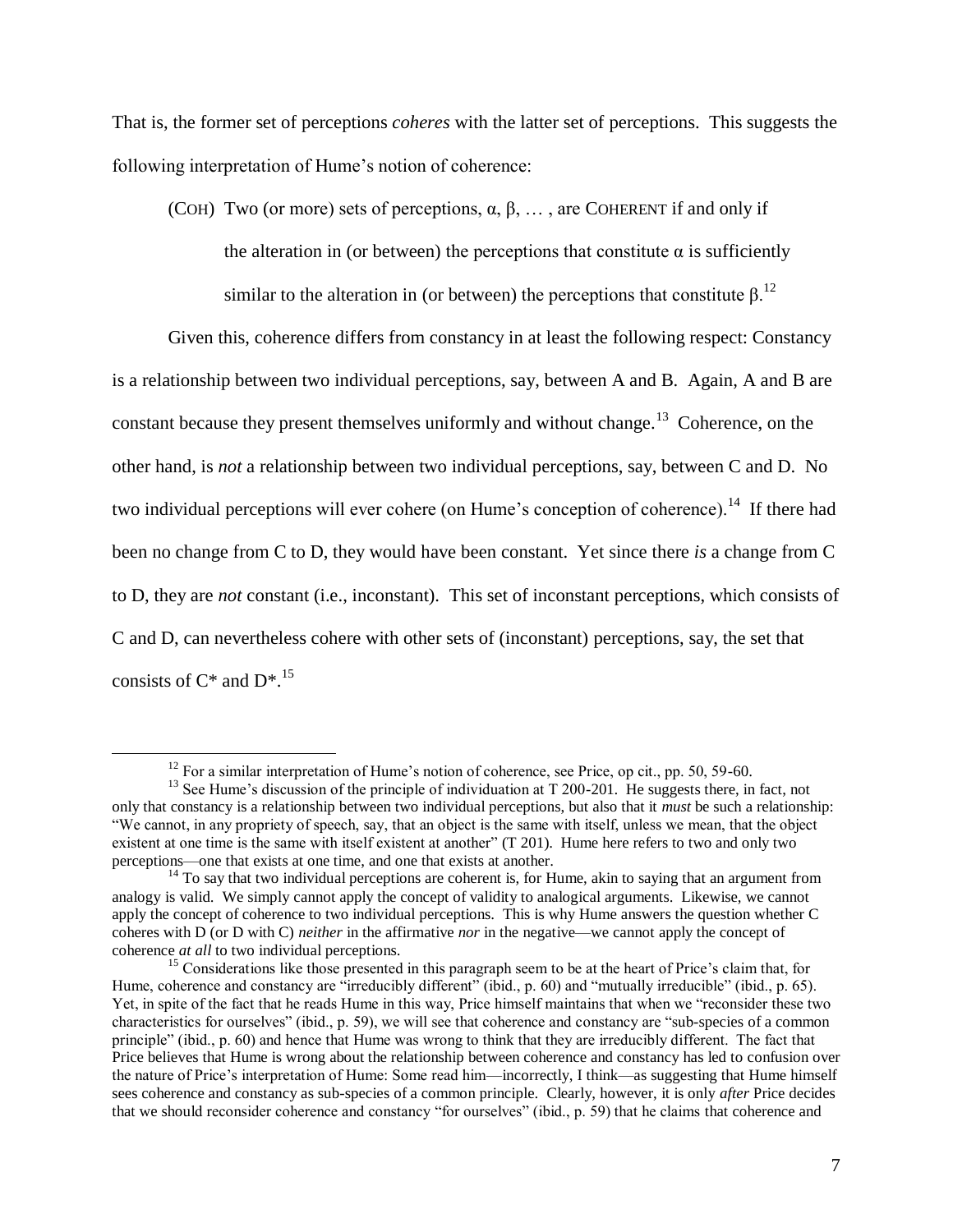There is, of course, a competing interpretation, which stems from the unified explanation hypothesis. When commentators accept that hypothesis, they are apt to see constancy as a special case of coherence. Given this, they"re inclined to agree that two perceptions, P and Q, are constant if and only if they are exactly similar. They typically go on to maintain, however, something like the following claim:

> (\*) P and Q are coherent if and only if they are less than exactly similar but nevertheless exhibit a sufficient degree of similarity.<sup>16</sup>

According to (\*), then, C and D *do* cohere, for even though they are less than exactly similar, they nevertheless exhibit a sufficient degree of similarity. The examples of ¶ 20 of *Treatise* I.iv.2, however, should compel us to reject this sort of interpretation. There, Hume says, "…I hear on a sudden a noise as of a door turning upon its hinges; and a little after see a porter, who advances towards me. This gives occasion to many new reflexions and reasonings" (T 196). I want here to consider the first of these (although the points I make here apply equally well to each of his "reflexions and reasonings").

Hume says, "I never have observ'd, that this noise cou'd proceed from any thing but the motion of a door; …" (T 196). He adds later that "I am accustom"d to hear such a sound, and see such an object in motion at the same time" (T 196). In previous, similar cases, Hume has received two perceptions: (1) hearing the distinctive noise as of a door turning upon its hinges,

constancy are sub-species of a common principle. He does not maintain that Hume himself believes that coherence and constancy are so related.

<sup>&</sup>lt;sup>16</sup> See Bennett, op cit., p. 323; R. Jo Kornegay, 'Hume on the Ordinary Distinction Between Objective and Subjective Impressions", *Canadian Journal of Philosophy* 23 (1993): 241-270, p. 244; Loeb, op cit., pp. 178-179; Steinberg, op cit., p. 114; and Barry Stroud, *Hume* (Routledge, 1977), p. 100. See, too, David Fate Norton, "Editor"s Introduction" in David Hume, *A Treatise of Human Nature*, edited by David Fate Norton and Mary J. Norton (Oxford University Press, 2000), p. I40. This sort of interpretation contributes to the unfortunate tendency, exhibited by Stroud (see op cit., p. 100) and by Johnson (see Oliver A. Johnson, *The Mind of David Hume* (University of Illinois Press, 1995), pp. 250-252), virtually to disregard Hume"s discussion of coherence and to concentrate almost exclusively on his discussion of constancy.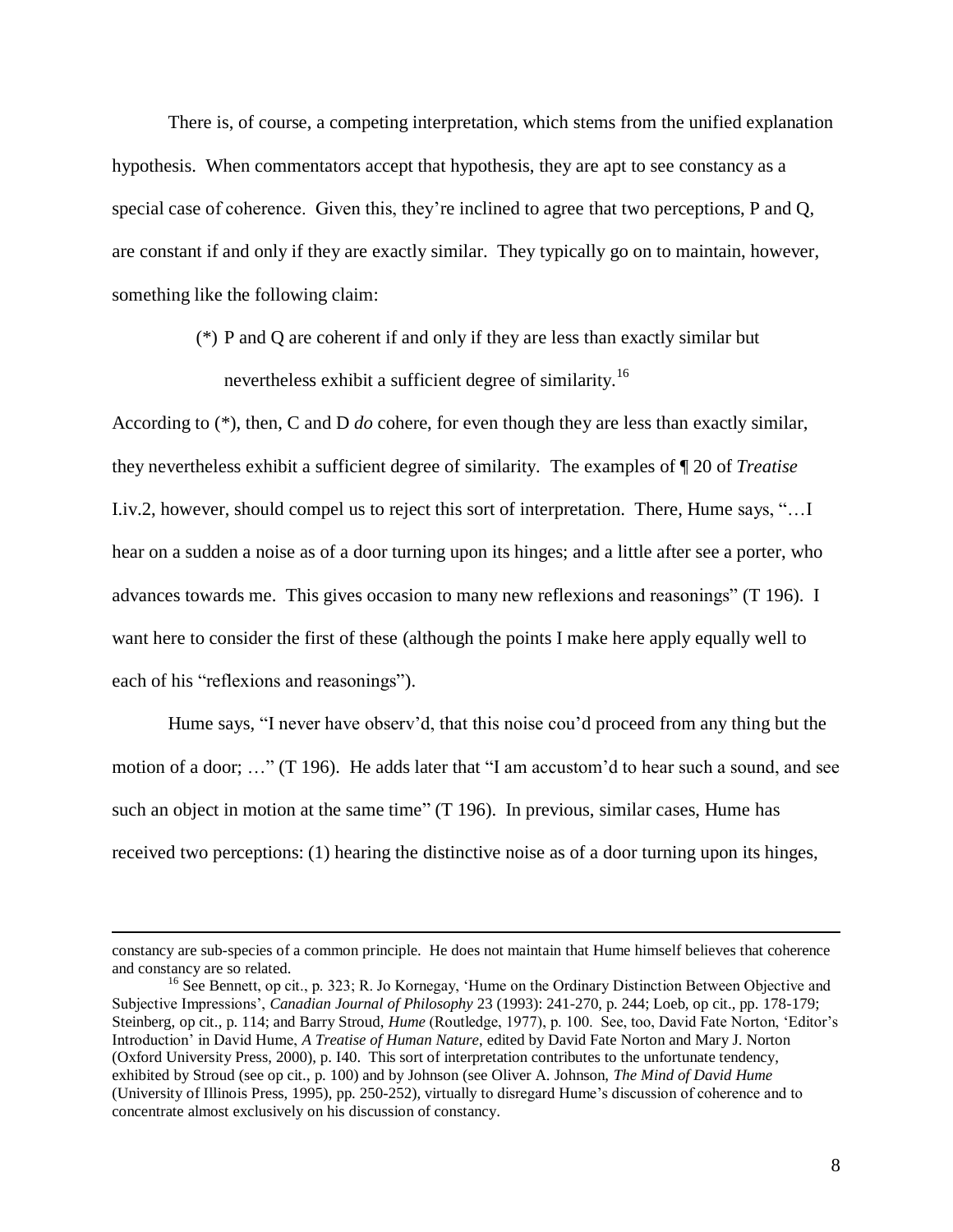and (2) seeing a door in motion.<sup>17</sup> Yet Hume has "not receiv'd in this particular instance both these perceptions" (T 196). On *this* occasion, Hume receives *only one* perception, namely, the perception of the distinctive noise. This means that (\*) is ill-equipped to handle Hume"s example, for it applies only in cases in which there are *at least two* perceptions. (\*) is therefore idle in this instance, and it cannot explain the coherence that is present in Hume"s example.

Clearly, however, this is a case in which there is coherence and in which coherence generates—or helps to generate—a belief in the continued existence of some object. (\*), however, can explain *neither* the coherence that's present in this case—there is in this case only one perception, but (\*) applies only in cases in which there are at least two perceptions—*nor*, consequently, the generation of a belief in the continued existence of the door. We should therefore reject  $(*)$  as an interpretation of Hume's notion of coherence. This, along with the fact that (COH) *can* account for the coherence that"s present in Hume"s examples, should motivate us to accept (COH).

Yet how does (COH) account for the coherence that"s present in the case of the noise and the door? We have had several sets of perceptions,  $\alpha$  through  $\varphi$ , each of which consists of two perceptions—hearing the distinctive noise, and seeing the motion of the door.<sup>18</sup> We now receive

 $17$  Each of these two perceptions, it seems, will itself involve some transition or alteration. In the case of the distinctive noise, there will be some change of pitch, for example, from its beginning to its end. In the case of the motion of the door, there will be some change of position, for example, from the beginning of the motion to its end. (This use of 'perception', although it might not capture Hume's considered conception of a perception, is in accordance with his use of the term during his discussion of coherence. Hume says that "I am accustom"d to hear such a sound, and see such an object in motion at the same time. I have not receiv'd in this particular instance both these perceptions" (T 196). Hume here mentions two and only two perceptions—seeing a door in motion, and hearing a noise as of a door turning upon its hinges. Yet both hearing the distinctive noise and seeing a door in motion involve some transition or alteration, for we could not see the door *in motion*, for example, if we didn"t see it change its position. Thus, Hume seems to allow, at least for the purposes of his discussion of coherence, that a single perception can involve some transition or alteration.)

 $18$  We should perhaps add something that seems consistent with Hume's presentation, namely, that *whenever* we have previously perceived the distinctive noise, we have also seen the door in motion. Hume says, "I *never* have observ'd, that this noise cou'd proceed from any thing but the motion of a door; ..." (T 196; emphasis added). Compare Gomberg, op cit., who maintains that at T 196-197, "the *constant* conjunction in past experience is assumed" (p. 697).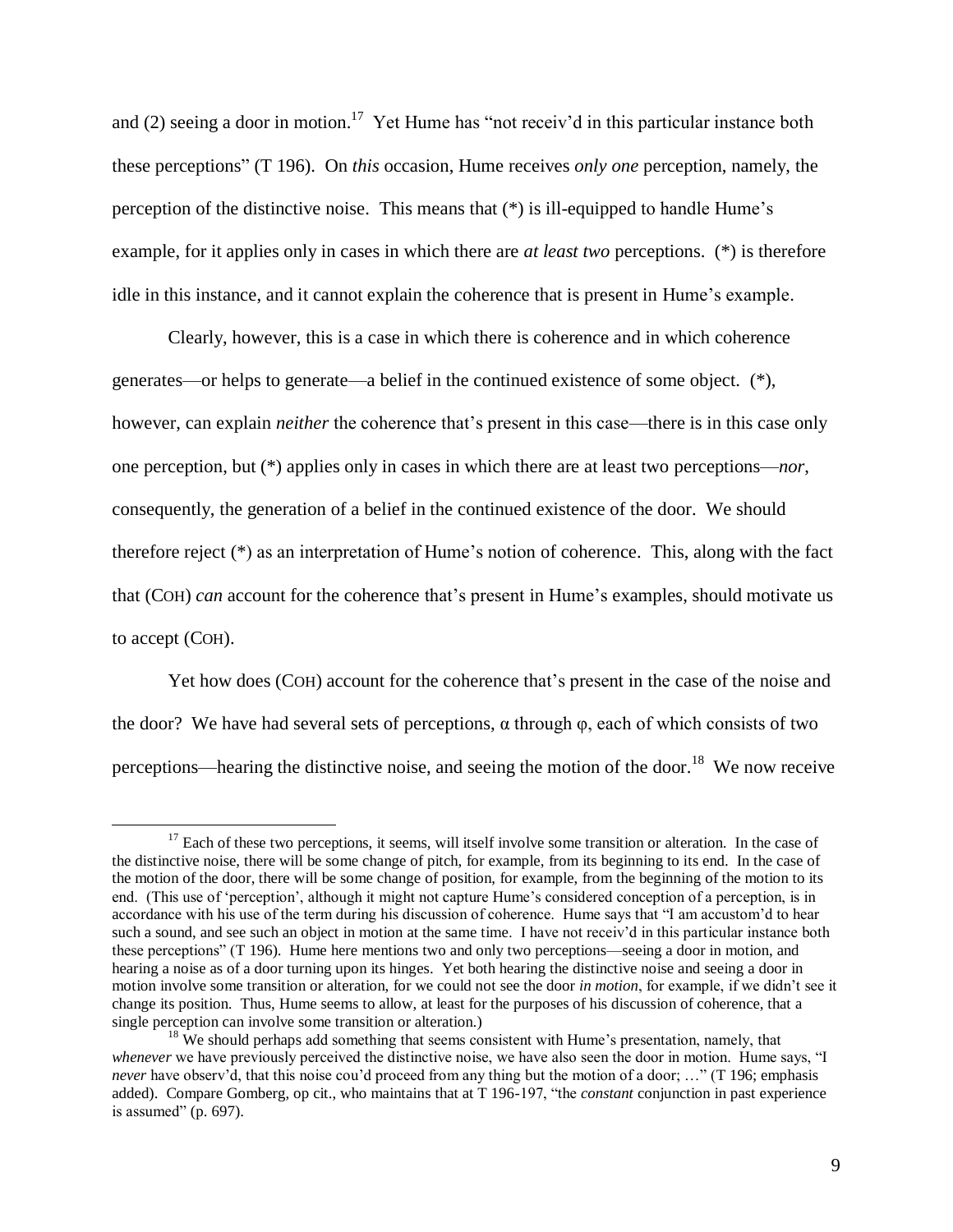a set of perceptions,  $\omega$ , that consists only of hearing the distinctive noise.  $\omega$  coheres with  $\alpha$ through  $\varphi$  because the alteration in the perceptions that constitute  $\omega$  is sufficiently similar to the alteration in the perceptions that constitute each of  $\alpha$  through  $\varphi$ .<sup>19</sup> Thus, (COH) can account for the coherence that is present in this case. Even though  $\omega$  consists of only one perception, it is perfectly capable, given (COH), of cohering with other sets of perceptions. And since (\*) can"t account for the coherence that"s present in this case, we should prefer (COH).

We have now seen that coherence, conceived in accordance with (COH), is quite distinct from constancy. This means that Hume needs two different explanations in order fully to account for the causes of our belief in the continued existence of objects. He needs the constancy-based explanation in order to take care of cases that involve perceptions that are constant but not coherent (for example, my perception at  $t_1$  of these mountains and my perception at  $t_4$  of these mountains), and he needs the coherence-based explanation in order to take care of cases that involve perceptions that are not constant but that, as a set, cohere with other sets of inconstant perceptions. We should therefore reject the unified explanation hypothesis.

This interpretation allows us to explain the paragraph that serves as a bridge from Hume"s discussion of coherence to his discussion of constancy, a passage that, according to Loeb, has "perplexed commentators": $^{20}$ 

> But whatever force we may ascribe to this principle, I am afraid "tis too weak to support alone so vast an edifice, as is that of the continu'd existence of all external

<sup>&</sup>lt;sup>19</sup> See footnote 17 for the claim that the perceptions that constitute  $\omega$ , as well as those that constitute  $\alpha$ through φ, will themselves involve some alteration.

 $^{20}$  Loeb, op cit., p. 188.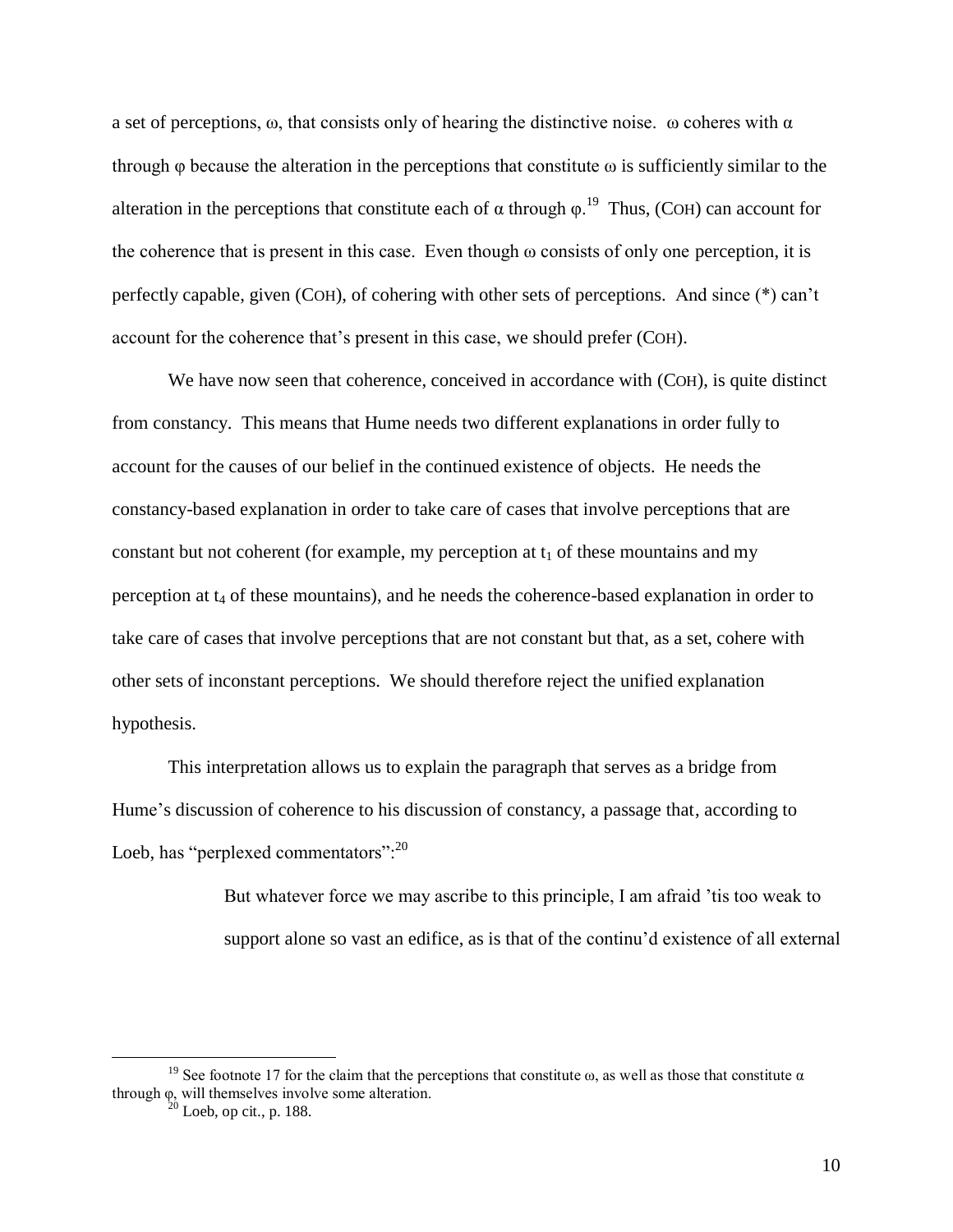bodies; and that we must join the *constancy* of their appearance to the *coherence*, in order to give a satisfactory account of that opinion.  $(T 198-199)^{21}$ 

Rejecting the unified explanation hypothesis allows us to read this passage not as Hume"s rejection of the coherence-based explanation, but as it is most naturally read. Hume here says that if one is to give a satisfactory account of our belief in the continued existence of objects, a constancy-based explanation must work together with—it must "join"—a coherence-based explanation. Hume claims that his coherence-based explanation is "too weak" not because it is flawed, but only because it cannot on its own account for all cases in which we come to hold a belief in the continued existence of objects. The coherence-based explanation"s weakness is therefore no reason to reject it. On the contrary, its services must be retained—and put together with those of a constancy-based explanation—if we are fully to account for the causes of our belief. Rejecting the unified explanation hypothesis, then, allows us to read the passage quoted above as it is most naturally read, that is, as suggesting that we need more than one kind of explanation. There is no need, on an interpretation that rejects the unified explanation hypothesis, to find the passage perplexing.

One might object at this point that a coherence-based explanation might alone be sufficient for Hume's purposes. For it might be that two (or more) sets of constant perceptions can cohere. It seems, then, that a coherence-based explanation might be able to account not only for those cases that involve inconstant perceptions, but also for those that involve constant perceptions.<sup>22</sup> This objection ignores (what Hume takes to be) the psychological facts. Let me explain. Recall that C and D are inconstant—when there is an interruption between those perceptions, I notice a change from the first perception to the second. In this case, C and D

 $21$  Commentators who seem perplexed by this passage include Bennett (see op cit., pp. 329-330).

<sup>&</sup>lt;sup>22</sup> Price seems to have something like this in mind when he claims that coherence and constancy "are in fact sub-species of a common principle" (op cit., p. 60). See ibid., pp. 59-71.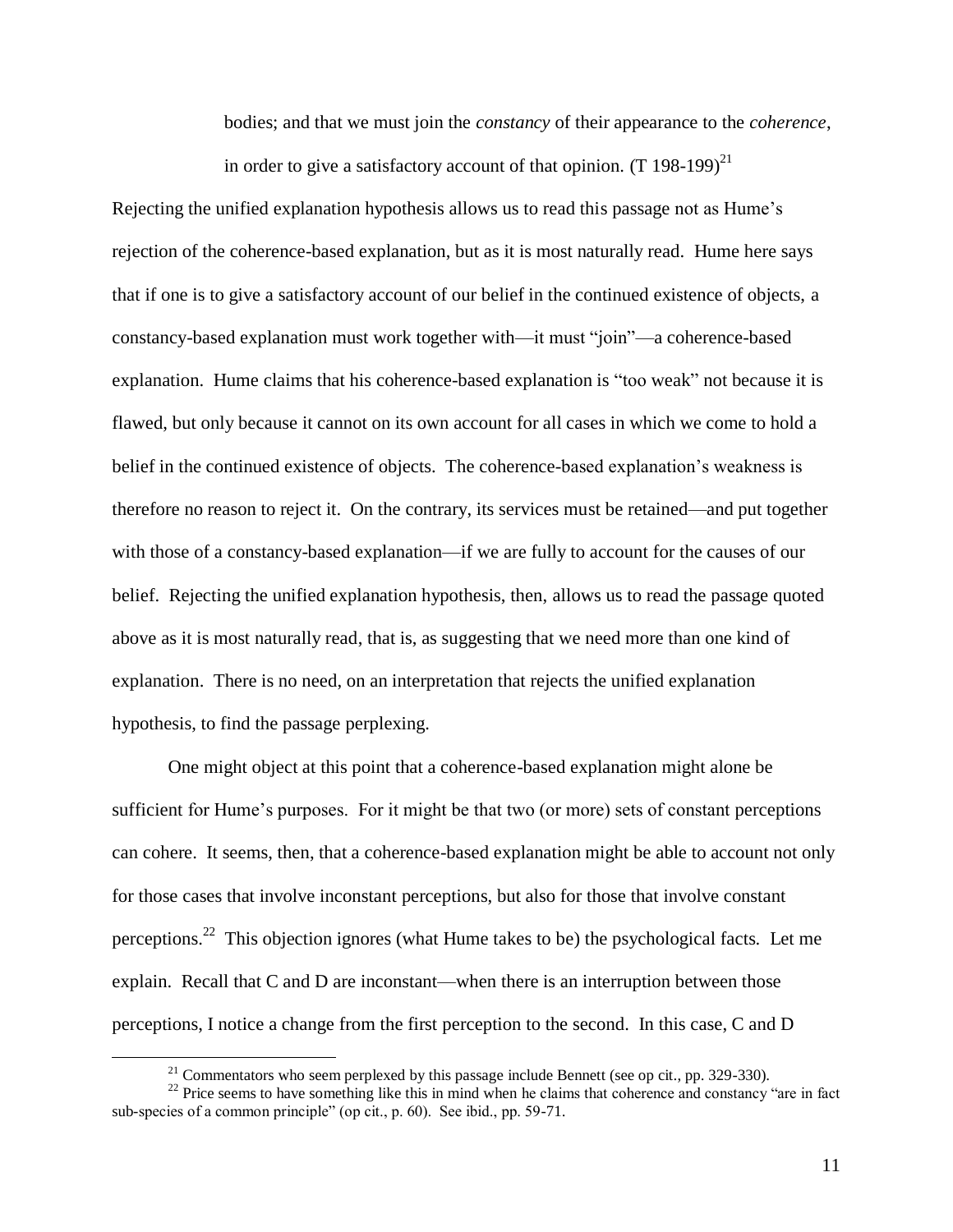themselves provide an insufficient psychological basis for a belief in continued existence. (This has to do, it seems, with the very fact that C and D are suitably dissimilar and hence inconstant.) To generate such a belief, we need at least one set of previous, similar perceptions, as well as a coherence between that set (or those sets) and the set of perceptions that consists of C and D. Only now, Hume suggests, can we have a sufficient psychological basis for a belief in continued existence. Recall, however, that two perceptions are constant when they "change *not* upon account of any interruption in my seeing or perceiving them" (T 195; emphasis added). Given this, two constant perceptions themselves provide a sufficient psychological basis for a belief about identity, which gives way to a belief about continued existence and, in turn, to a belief about distinct existence.<sup>23</sup> Thus, since Hume is here concerned to provide only a psychologically faithful account, he ought not appeal to his coherence-based explanation in order to account for cases that involve constant perceptions. This is true even if sets of constant perceptions can cohere.<sup>24</sup> For, even in that case, Hume would overlook some of the psychological facts if he were to rely on his coherence-based explanation in accounting for cases that involve constant perceptions.

We have now seen that Hume needs one explanation for cases of coherence and a different explanation for cases of constancy. It follows that coherence and constancy are not related so as to be susceptible to similar treatment. We should therefore reject the unified explanation hypothesis. Doing so allows us to say, as against those who accept both the satisfaction hypothesis and the unified explanation hypothesis, that Hume doesn"t *treat*

 $23$  See, for example, T 199.

<sup>&</sup>lt;sup>24</sup> As a matter of fact, however, sets of constant perceptions cannot cohere. For, since there is no alteration in constant perceptions—and hence no alteration in the perceptions that constitute a set of constant perceptions—the alteration in the perceptions that constitute one set of constant perceptions can never be sufficiently similar to the alteration in the perceptions that constitute another set of constant perceptions. Here again, it seems that we simply cannot apply the concept of coherence to two (or more) sets of constant perceptions.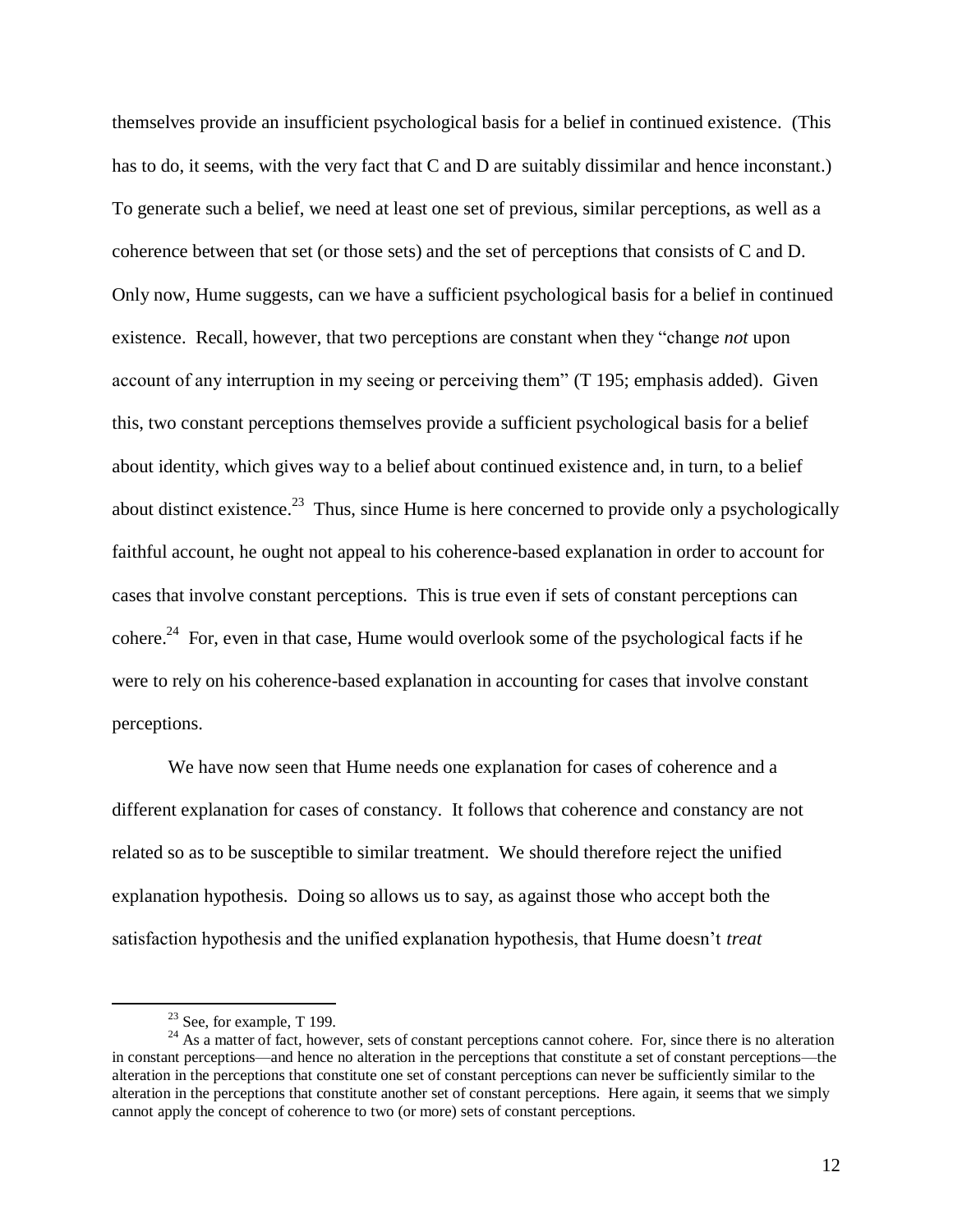constancy as a special case of coherence because he recognizes that constancy *isn't* a special case of coherence. Rejecting the unified explanation hypothesis also affords a straightforward solution to the problem that troubles those who accept the dissatisfaction hypothesis, namely, the problem of explaining why Hume rejects his coherence-based explanation in the absence of adequate grounds for doing so. Since Hume needs more than one sort of explanation, he accepts both his constancy-based explanation and his coherence-based explanation. And the fact that he accepts his coherence-based explanation obviates the need to explain why he rejects it.

# *2. Hume's Constancy-Based Explanation*

 $\overline{a}$ 

We are now in position to see Hume's distinction between constancy and coherence at work in the text of *Treatise* I.iv.2. Since it has been more widely discussed than coherence—and, indeed, since commentators tend to concentrate almost exclusively on  $it^{25}$ —I begin only with a very brief discussion of Hume's notion of constancy. We want to determine in particular, of course, how, according to Hume, the constancy of our perceptions causes us to believe that objects continue to exist even when they are not perceived.

Hume maintains that we have a "propension" (T 208) to ascribe identity to a succession of related perceptions. In particular, according to Hume, we have a propensity to ascribe identity to successive perceptions "upon account of their resemblance" (T 199). Hume says,

> Nothing is more apt to make us mistake one idea for another, than any relation betwixt them, which associates them together in the imagination, and makes it pass with facility from one to the other. Of all relations, that of resemblance is in this respect the most efficacious; … (T 202-203)

<sup>&</sup>lt;sup>25</sup> See, for example, Bennett, op cit., pp. 322-345; Johnson, op cit., pp. 250-264; and Stroud, op cit., pp. 100-117. Welcome exceptions to the tendency to disregard coherence include Loeb, op cit. (see especially Chapters V and VI), and Price, op cit., pp. 37-59.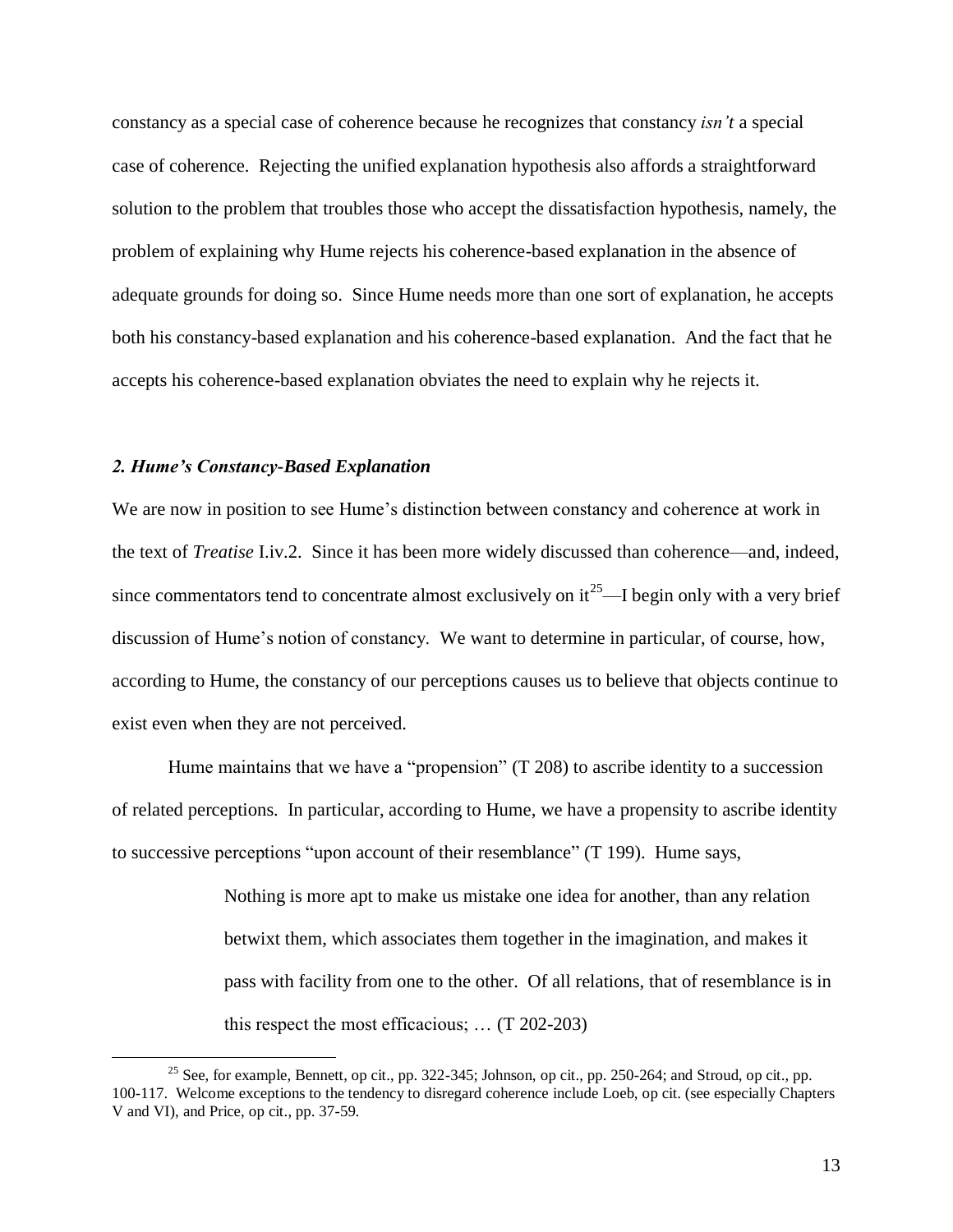Given this, we may now note that when a perception

returns upon us after an absence or annihilation with like parts and in a like order, as at its first appearance, we are not apt to regard these interrupted perceptions as different, (which they really are) but on the contrary consider them as individually the same, upon account of their resemblance.  $(T 199)^{26}$ 

That is, when we receive two constant but interrupted perceptions, we ascribe to them identity.

Yet "this interruption of their existence is contrary to their perfect identity" (T 199). For two perceptions are identical, according to Hume, if and only if they are invariable and uninterrupted.<sup>27</sup> Thus, we regard two interrupted perceptions, even if they are constant and hence invariable, as different. Unfortunately, we are now "involv'd in a kind of contradiction" (T 199). Given two constant but interrupted perceptions, we regard them *both* as identical because "the constancy of our perceptions makes us ascribe to them a perfect numerical identity" (T 201-202)—*and* as different—because two perceptions are identical only if they are uninterrupted.

In order to remedy this difficulty, we come to believe that "these interrupted perceptions are connected by a real existence, of which we are insensible" (T 199).<sup>28</sup> That is, we come to believe that objects continue to exist even when they are not perceived. Our belief in continued existence allows us to see two constant but interrupted perceptions as *un*interrupted. This, along with the fact that such perceptions are invariable, then allows us to see them as identical.<sup>29</sup> Once we assure ourselves in this way that our constant but interrupted perceptions are identical, we avoid the contradiction. Nicely summarizing this line of reasoning, Hume says,

<sup>26</sup> See also T 201-205.

 $27$  See T 200-201.

 $28 \text{ See also T } 205-206.$ 

<sup>&</sup>lt;sup>29</sup> Hume says that our coming to believe that objects continue to exist even when they are not perceived allows us to see those objects as "entirely the same" (T 206) and "to justify this identity" (T 208).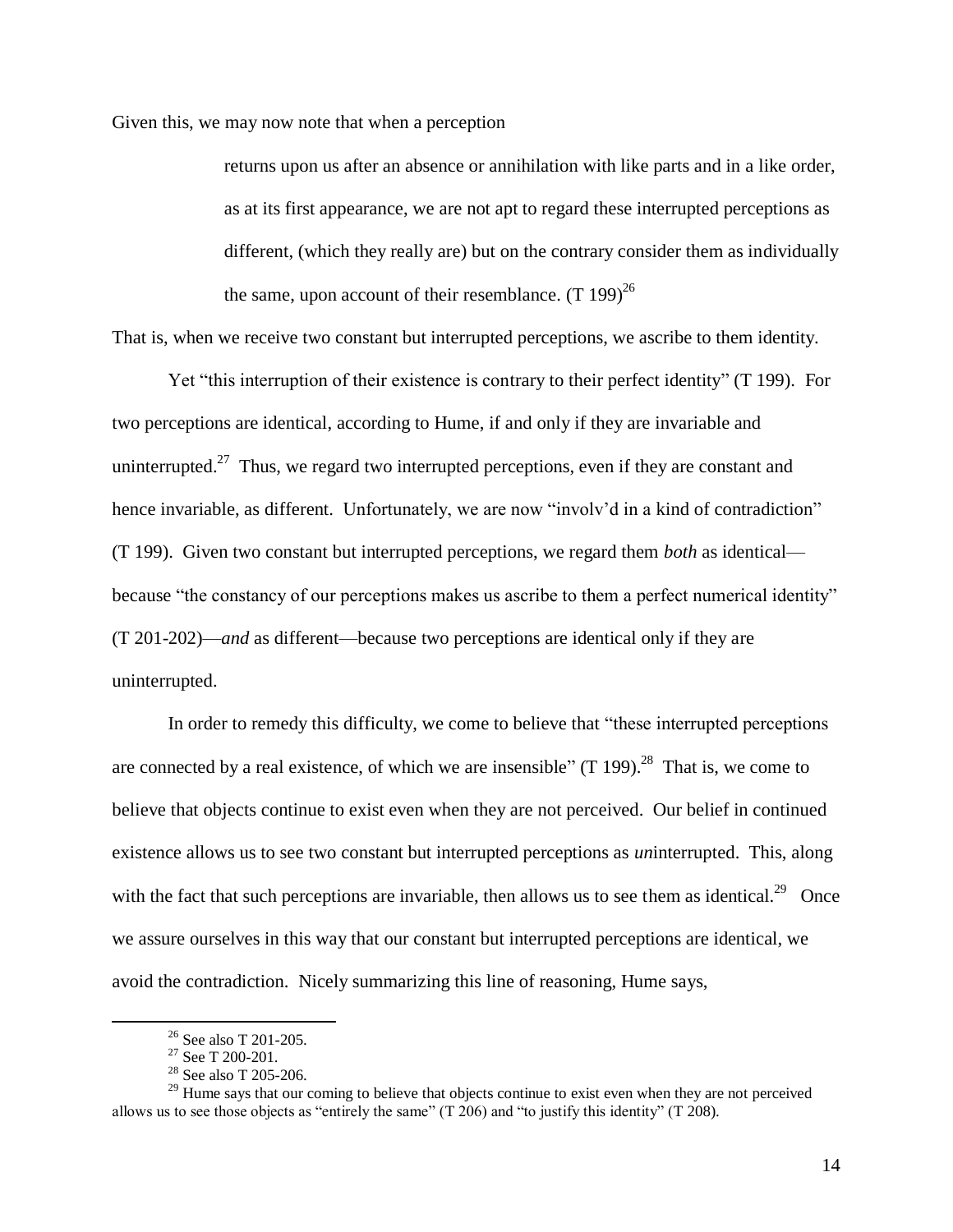This resemblance [of constant but interrupted perceptions] gives us a propension to consider these interrupted perceptions as the same; and also a propension to connect them by a continu"d existence, in order to justify this identity, and avoid the contradiction, in which the interrupted appearance of these perceptions seems necessarily to involve us. (T 208-209)

This suggests that the constancy of our perceptions works in four stages to generate in us the belief that objects continue to exist even when they are not perceived:

- 1. Due to our propensity to ascribe identity to resembling perceptions, we ascribe identity to constant but interrupted perceptions.
- 2. In accordance with the fact that perceptions are identical only if they are uninterrupted, we regard constant but interrupted perceptions as different.
- 3. The fact that we regard constant but interrupted perceptions both as identical and as different involves us in a kind of contradiction.
- 4. To remedy this, we come to believe that objects continue to exist even when they are not perceived. This, along with the fact that such perceptions are invariable, then allows us to see them as identical and hence to avoid the contradiction.<sup>30</sup>

This discussion will suffice, at least for my purposes here, as an account of Hume"s constancybased explanation of our belief in the continued existence of objects.

### *3. Hume's Coherence-Based Explanation*

 $\overline{a}$ 

I turn now to Hume"s notion of coherence. Here again, we want to determine how, according to Hume, the coherence of our perceptions causes us to believe that objects continue to exist even

<sup>&</sup>lt;sup>30</sup> This account, in spite of the fact that it sees four stages where Loeb's sees only three, is in essence identical to the one found in Loeb, op cit., p. 141.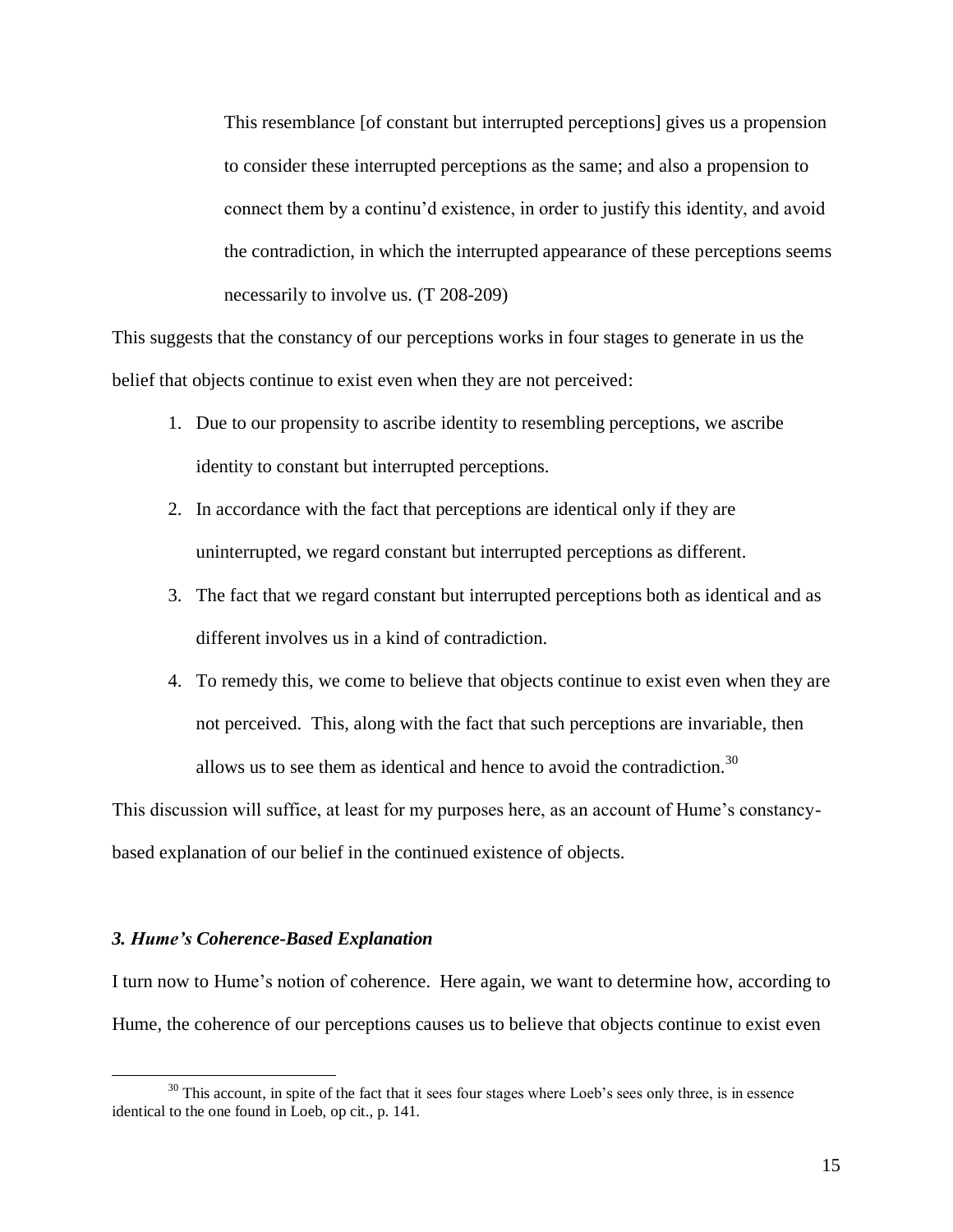when they are not perceived. So far as I can see, no one has provided anything like the following account of Hume"s coherence-based explanation. This is due in part to the fact that commentators accept the unified explanation hypothesis, which leads them to neglect Hume"s discussion of coherence and to concentrate almost exclusively on his discussion of constancy. The consequences of this are considerable and bad. For accepting the unified explanation hypothesis and neglecting Hume's discussion of coherence serves only to keep us from a proper understanding of his coherence-based explanation. Here, then, I want to concentrate on Hume"s discussion of coherence. I want first of all to better understand the examples he provides in *Treatise* I.iv.2, ¶ 20.

Consider two perceptions—hearing a distinctive noise as of a door turning upon its hinges, and seeing a door in motion. Hume says that "I am accustom'd to hear such a sound, and see such an object in motion *at the same time*" (T 196; emphasis added). Hume is accustomed, then, to receiving both perceptions simultaneously. In his first example, though, only one member of the set is present: "I have not receiv'd in this particular instance both these perceptions" (T 196). In particular, Hume hears the distinctive noise, but fails to see the door in motion. The example therefore involves *no interruption* between perceptions of a single object (e.g. a mountain) via a single modality (e.g. vision). (In this respect, it is unlike both the mountain example, at T 194-195, and the fire example, at T 195.) Rather, from a set of perceptions of a single object (the door) that Hume customarily receives simultaneously via distinct modalities (vision and audition), one perception is missing (the visual perception of the  $door).$ <sup>31</sup>

 $31$  Both the case of the porter and the case of the letter are supposed to be similar to the case of the door. In particular, it is supposed to be true in each case that from a set of perceptions that we customarily receive simultaneously, one perception is missing. Consider the example of the porter. In that case, we are accustomed to see the stairs when we see the porter "mounting in the air … to arrive at my chamber" (T 196). In this case,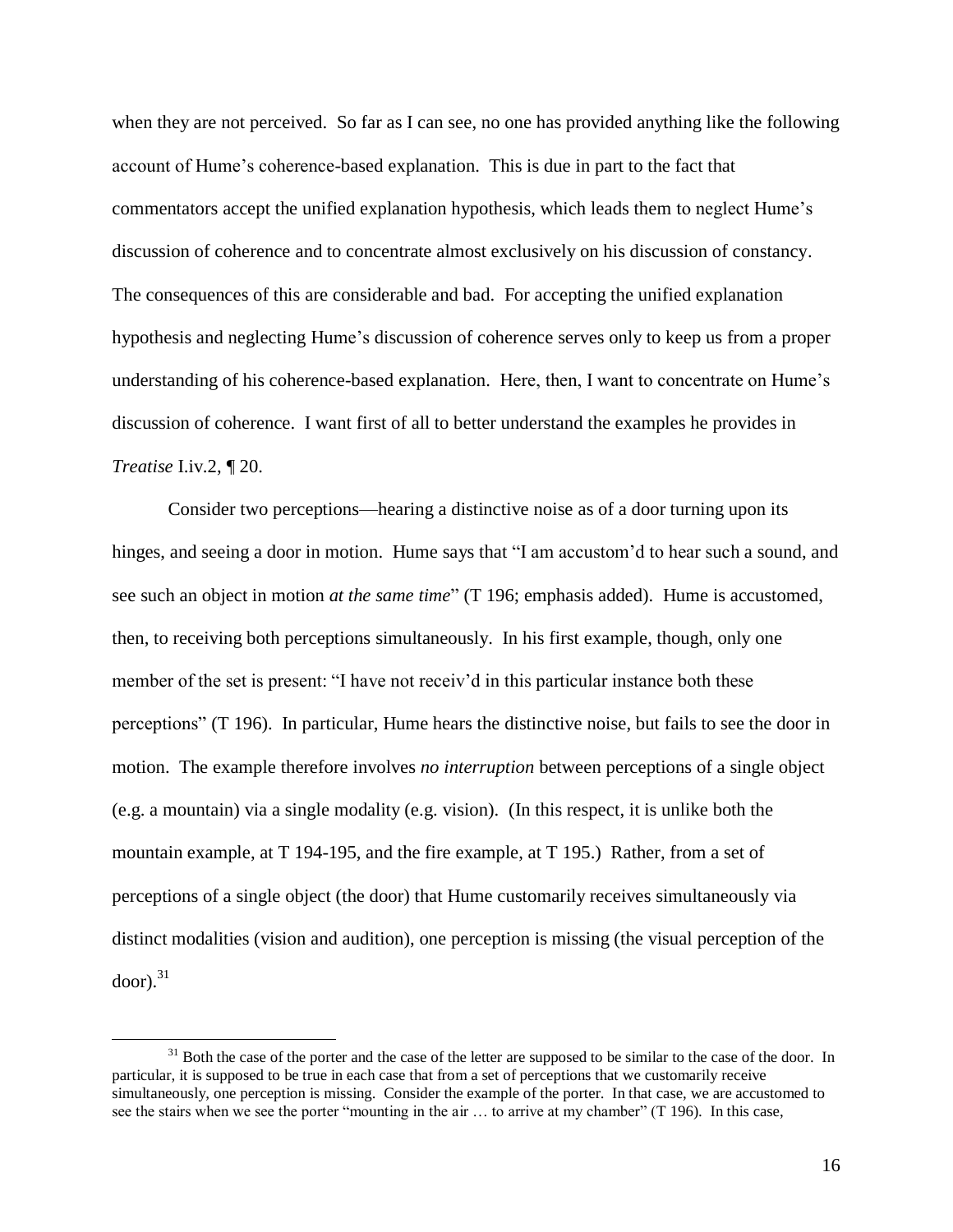In accordance with (COH), the present set of perceptions coheres with previous sets in virtue of the fact that the alteration in the perception that constitutes the present set is sufficiently similar to the alteration in the perceptions that constitute each of the previous sets. These alterations are sufficiently similar because each of them includes the alteration that characterizes the distinctive noise. Nothing else is needed, Hume must think, in order for the alteration in the present set of perceptions to count as sufficiently similar to the alteration in previous sets. For, of the two perceptions that he is accustomed to receiving simultaneously, he receives in the present case only the perception of the distinctive noise.

The fact that the present set of perceptions includes *only one* perception—the perception of the distinctive noise—reinforces the idea that Hume"s example involves no interruption. Nevertheless, as I will now demonstrate, there *is* an interruption in this case. Let  $t_4$  be the time at which Hume receives the present set of perceptions, which, given that it coheres with previous sets of perceptions, causes him to believe that the door in his chamber exists. Let  $t_1$  be a time at which he received a different but cohering set of perceptions, which consists both of hearing the distinctive noise and of seeing the door in motion. This set, too, causes Hume to believe that the door in his chamber exists. But what of the time between  $t_1$  and  $t_4$ , a time during which Hume had no perceptions of any kind of the door? We see in this case that there *is* an interruption between  $t_1$  and  $t_4$ , namely, the interruption between (a) Hume's visual perception at  $t_1$  of the door—and his consequent belief that the door exists at  $t_1$ —and (b) the set of perceptions that Hume receives at  $t_4$ , from which a visual perception of the door is missing, but which nevertheless causes him to believe that the door exists at  $t_4$ . This interruption is not an

however, I am missing the visual perception of the stairs. In the example of the letter, we are accustomed to see—or to "spreading out in my mind" (T 196)—posts and ferries when we see that a letter has arrived from a friend who is "two hundred leagues distant" (T 196). In this case, however, I am missing the visual perception of posts and ferries. (For objections to the letter example, see C. A. J. Coady, "Testimony and Observation", *American Philosophical Quarterly* 10 (1973): 149-155.)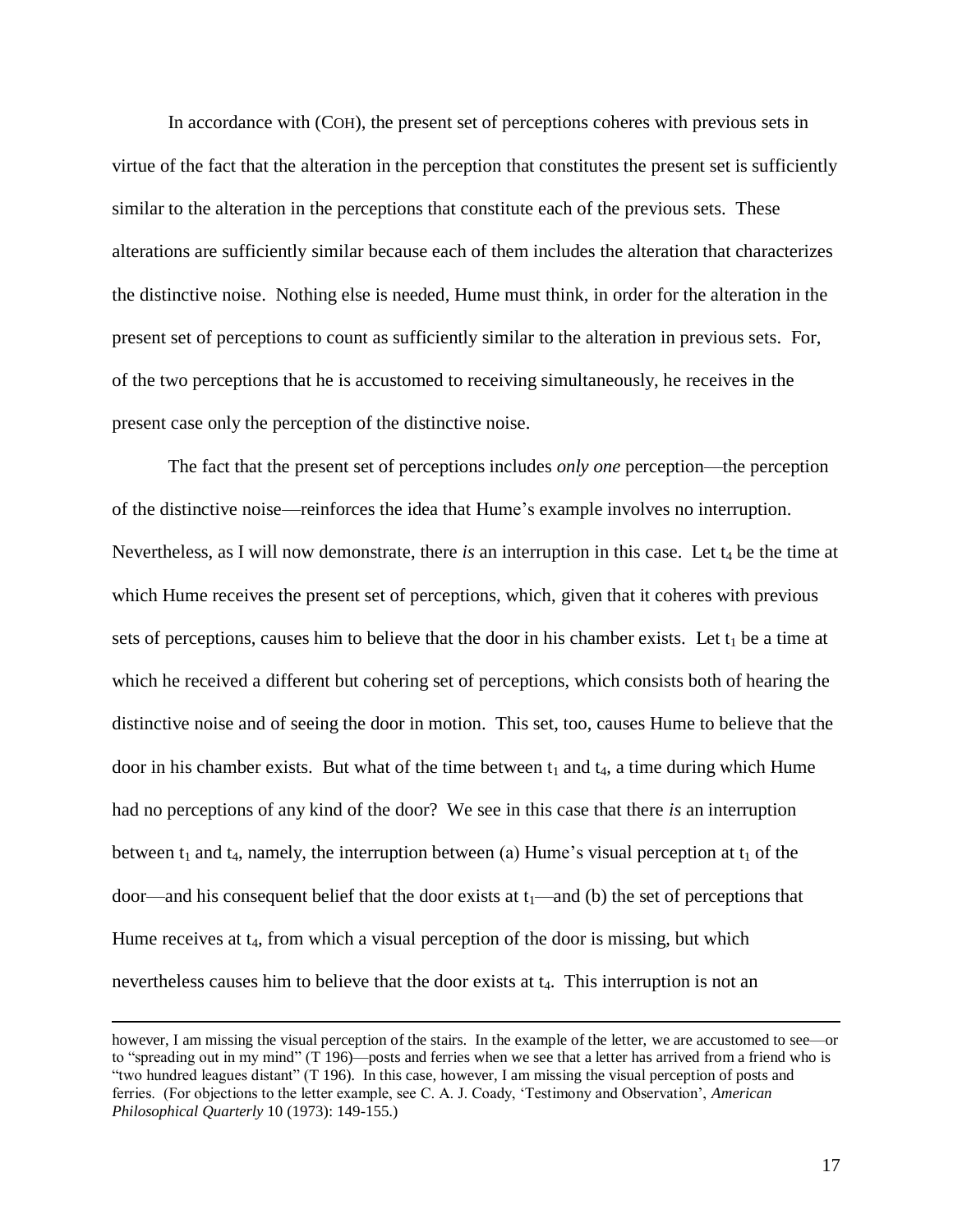interruption between visual perceptions—Hume has no visual perception of the door at  $t_4$ —but it is an interruption between a visual perception and a set of perceptions that leads Hume to believe that the door exists. More importantly, it"s an interruption *during which we take the door to have existed*.

This leaves Hume with two explanations to provide. First, what causes us to believe that the door exists at  $t_4$ ? Second, what causes us to believe that the door existed from  $t_2$  to  $t_3$ , during which time we had no perception of any kind of the door?

# *3.1 The first explanation: What causes us to believe that the door exists at t4?*

Let's begin with the first of these questions. We have in the past received sets of perceptions, each of which includes hearing a distinctive noise as of a door turning upon its hinges, and seeing a door in motion. We are also presently receiving a set of perceptions, which includes hearing the distinctive noise, but which lacks a visual perception of the door in motion. The present set of perceptions coheres with previous sets in the way specified by (COH): The alteration in the perception that constitutes the present set is sufficiently similar to the alteration in the perceptions that constitute each of the previous sets. Moreover, the present set's cohering with previous sets causes us to believe that the door is now in motion. Our holding this belief fills the gap in our present set of perceptions.

So far, this is nothing more than causal inference. Describing causal inference in *Treatise* I.iii.6, Hume says that

> after the discovery of the constant conjunction of any objects, we always draw an inference from one object to another. (T 88)

Barry Stroud puts the point nicely when he says,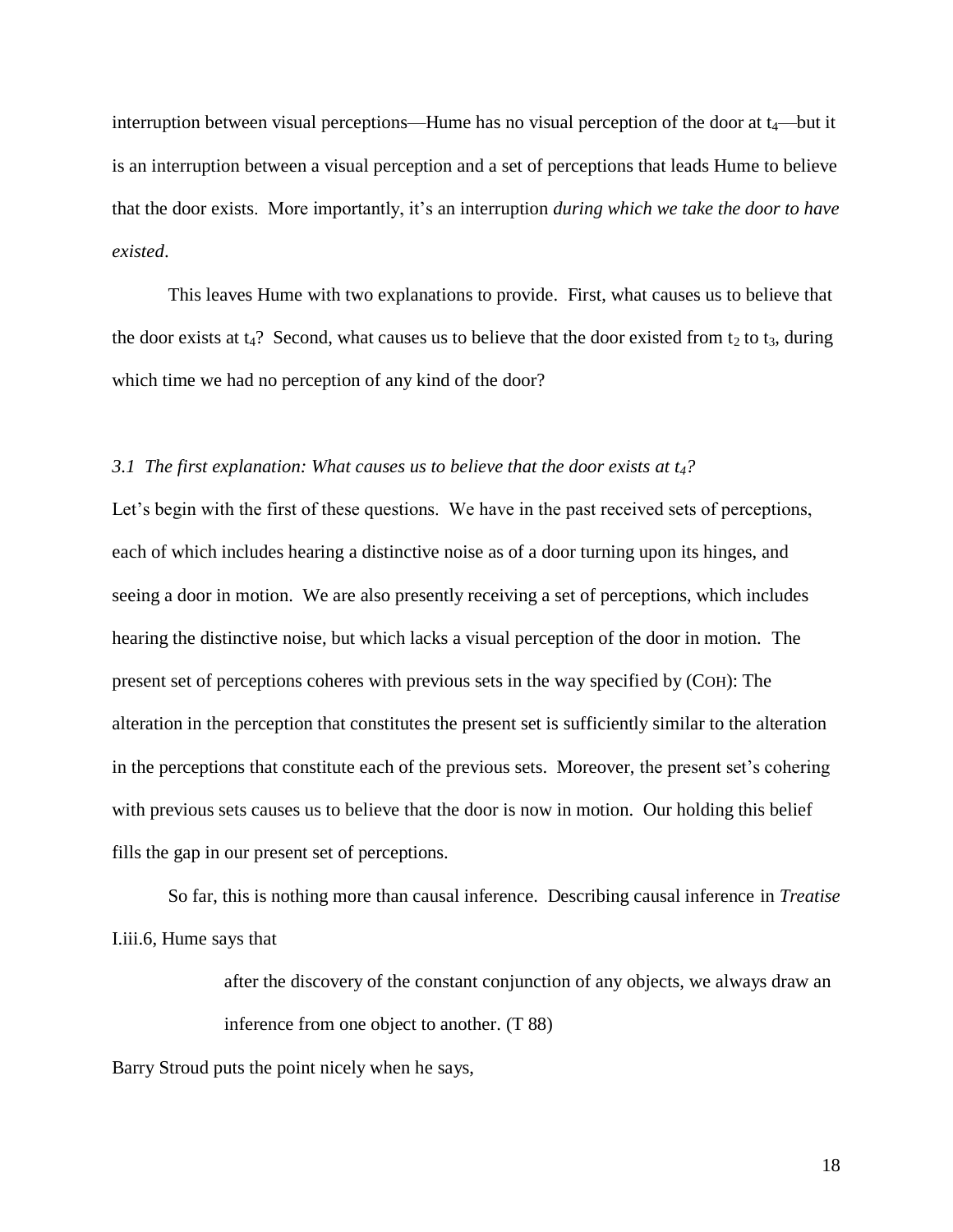Whenever men observe a particular object or event which belongs to a class of things that have been constantly conjoined in their experience with things of another class, then they come to believe that an object or event of the second class exists or will occur. We observe constant conjunctions between things of two kinds, and then upon observing something of the first kind we come to believe that a thing of the second kind exists.<sup>32</sup>

In the case at hand, we have observed a constant conjunction between things of two kinds—the distinctive noise, and the motion of the door. Upon observing something of the first kind—the distinctive noise—we come to believe that the door is now in motion. This is nothing more than what Paul Gomberg calls a "classic case of causal inference."<sup>33</sup>

Moreover, Hume says that "the present phænomenon," which includes our present set of perceptions along with the belief it helps to generate, "is a contradiction to all past experience, unless the door, which I remember on t"other side the chamber, be still in being" (T 196). Our present set of perceptions causes us to believe, via a causal inference that is based on the coherence of certain sets of perceptions, that the door is now in motion. But the door can"t be in motion unless it exists. Thus, if the door does not now exist, it is not now in motion, and this case, in which I hear the distinctive noise, is unlike every other case in which I have heard that noise. For each of those cases is a case in which the door was in motion.

Hume also suggests that unless the door now exists, the present phenomenon "may be regarded as [an objection] to those maxims, which we form concerning the connexions of causes and effects" (T 196). I have a maxim, formed in light of several previous sets of perceptions, according to which the door is in motion whenever I hear the distinctive noise. In this case, once

<sup>32</sup> Stroud, op cit., p. 52.

 $33$  Gomberg, op cit., p. 696.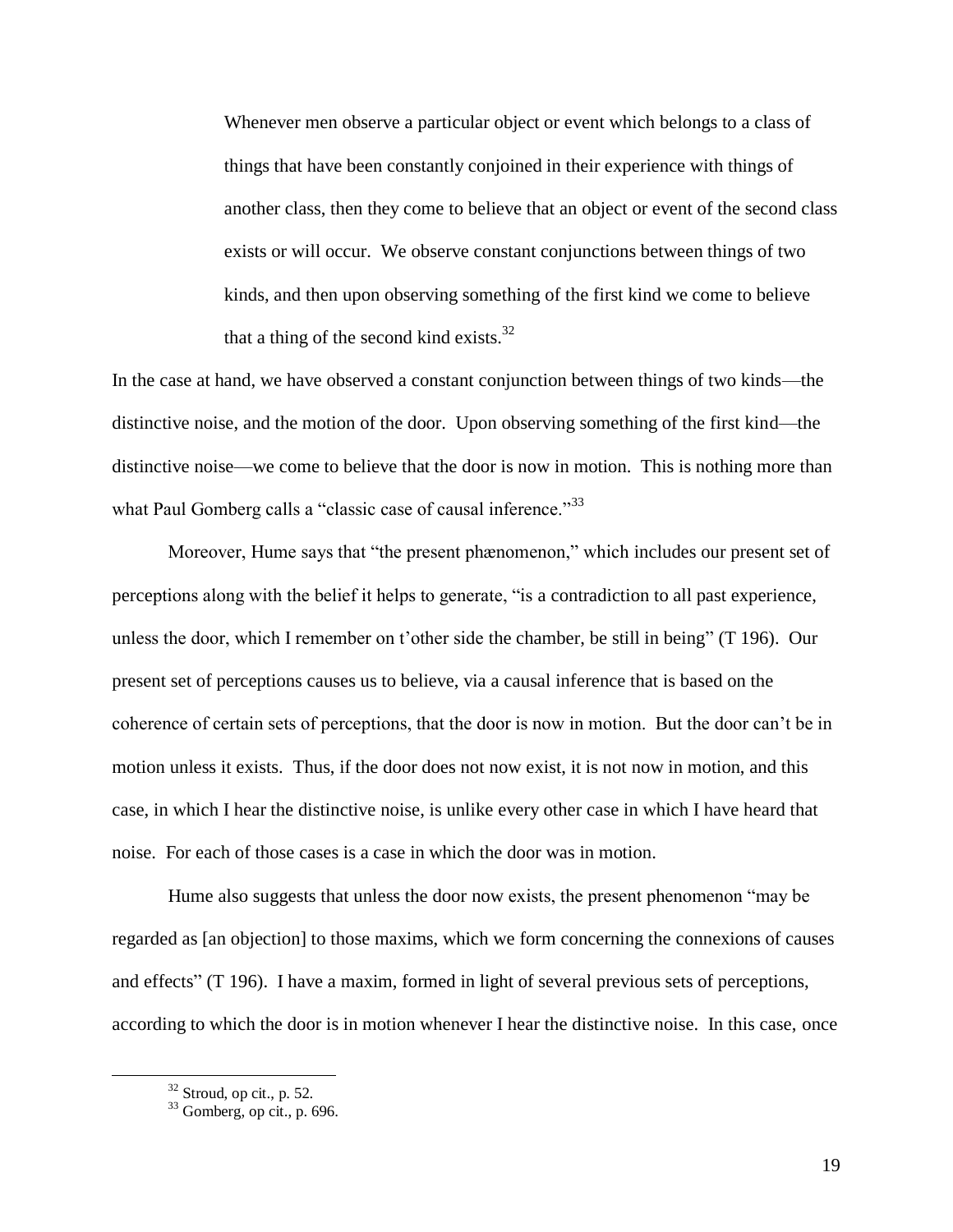again, I hear the distinctive noise, and I infer in accordance with my maxim that the door is now in motion. Yet suppose that there is no door. In that case, the door is not now in motion. Nevertheless, I hear the distinctive noise. So, given that there is no door, the present phenomenon represents a counterexample to the maxim that serves as the basis of my causal inference.<sup>34</sup>

To avoid these difficulties, reason demands that I "suppose that the door still remains; and that it was open'd without my perceiving it" (T 196-197).<sup>35</sup> Once I come to suppose this, I need not see the present phenomenon as a contradiction to all past experience, nor as an objection to any causal maxim. I can avoid the difficulties generated by my belief that the door is now in motion by adopting the supposition that the door now exists. "And this supposition," says Hume, "which was at first entirely arbitrary and hypothetical, acquires a force and evidence by its being the only one, upon which I can reconcile these contradictions" (T 197). In this way, then, I come to believe that the door exists at  $t_4$ .

#### *3.2 The second explanation: What causes us to believe that the door existed from*  $t_2$  *to*  $t_3$ *?*

We have now seen how, according to Hume, we come to believe via causal inference that the door is now in motion. We have also seen how, via reason and in order to avoid certain contradictions, we then come to believe that the door now exists. Hume has therefore provided the first of the two required explanations. I now turn to the task of determining how Hume

<sup>&</sup>lt;sup>34</sup> This gives us further reason to think that a *causal inference* is responsible for our belief that the door is now in motion. The supposition that there is no door threatens our causal maxim by threatening a certain inference, namely, the inference from the fact that we hear the distinctive noise to the claim that the door is now in motion. Yet if this inference is not performed on the basis of that maxim—that is, if it is not a causal inference—the supposition that there is no door cannot threaten our causal maxim by threatening this inference.

 $35$  Although Hume never says so explicitly, I assume throughout that reason is the faculty responsible for keeping us from a contradiction. (If by Hume's lights I am wrong about this, the reader should in what follows understand 'reason' to mean the same thing as 'our efforts to avoid certain contradictions'.)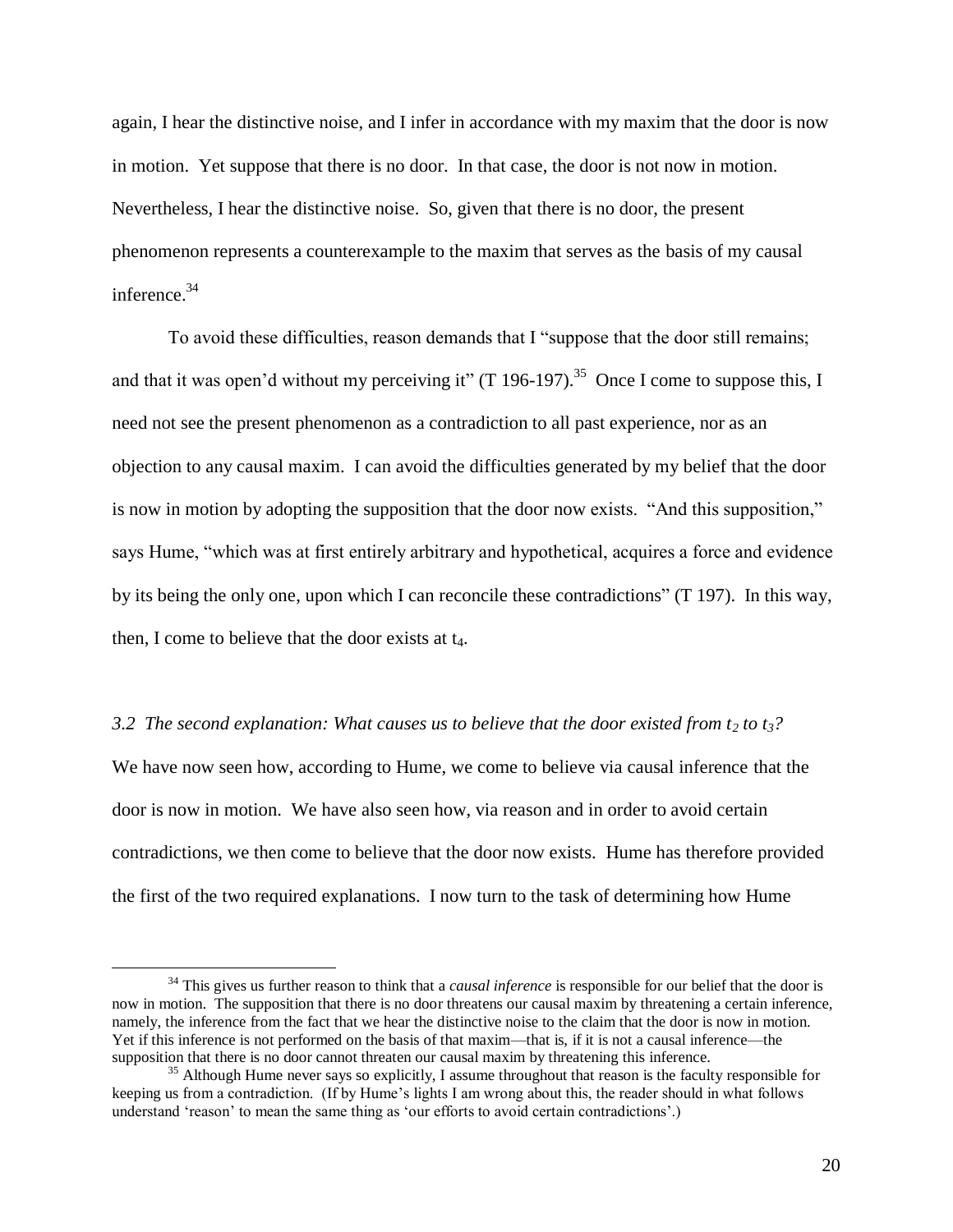provides the second required explanation: What causes us to believe that the door existed from  $t_2$ to t<sub>3</sub>, during which time we had no perceptions at all of the door?

Recall that we have beliefs at  $t_1$  and again at  $t_4$  that the door is now in motion. Moreover, at both  $t_1$  and  $t_4$ , I believe that the door now exists. In holding all of these beliefs, we supply an object—the door—with a certain degree of uniformity that it would not otherwise have had. In order to render this "uniformity as compleat as possible" (T 198), Hume here summons a principle that will fill the interruption between  $t_1$  and  $t_4$ . Following H. H. Price, we can call this the *Inertia Principle*:

> …the imagination, when set into any train of thinking, is apt to continue, even when its object fails it, and like a galley put in motion by the oars, carries on its course without any new impulse. …as the mind is once in the train of observing an uniformity among objects, it naturally continues, till it renders the uniformity as compleat as possible. (T 198)

The Inertia Principle plays no role in our coming to believe either at  $t_1$  or at  $t_4$  that the door exists. The causes of those beliefs include only perception, causal inference, and reason.

Still, there is an interruption between our belief at  $t_1$  and our belief at  $t_4$ . And Hume introduces the Inertia Principle only when he turns his attention to this sort of interruption. He notes the interruption when he remarks that "we suppose … that the irregular appearances [of objects that are usually connected] are join"d by something, of which we are insensible" (T 198). Irregular appearances are appearances like those we have at  $t_1$  and  $t_4$ , where their irregularity consists in the fact that the former appearance includes something—namely, seeing the door in motion—that is absent from the latter. We suppose, Hume says, that these irregular appearances are "join'd by something." That is, we suppose that something insensible exists from  $t_2$  to  $t_3$ ,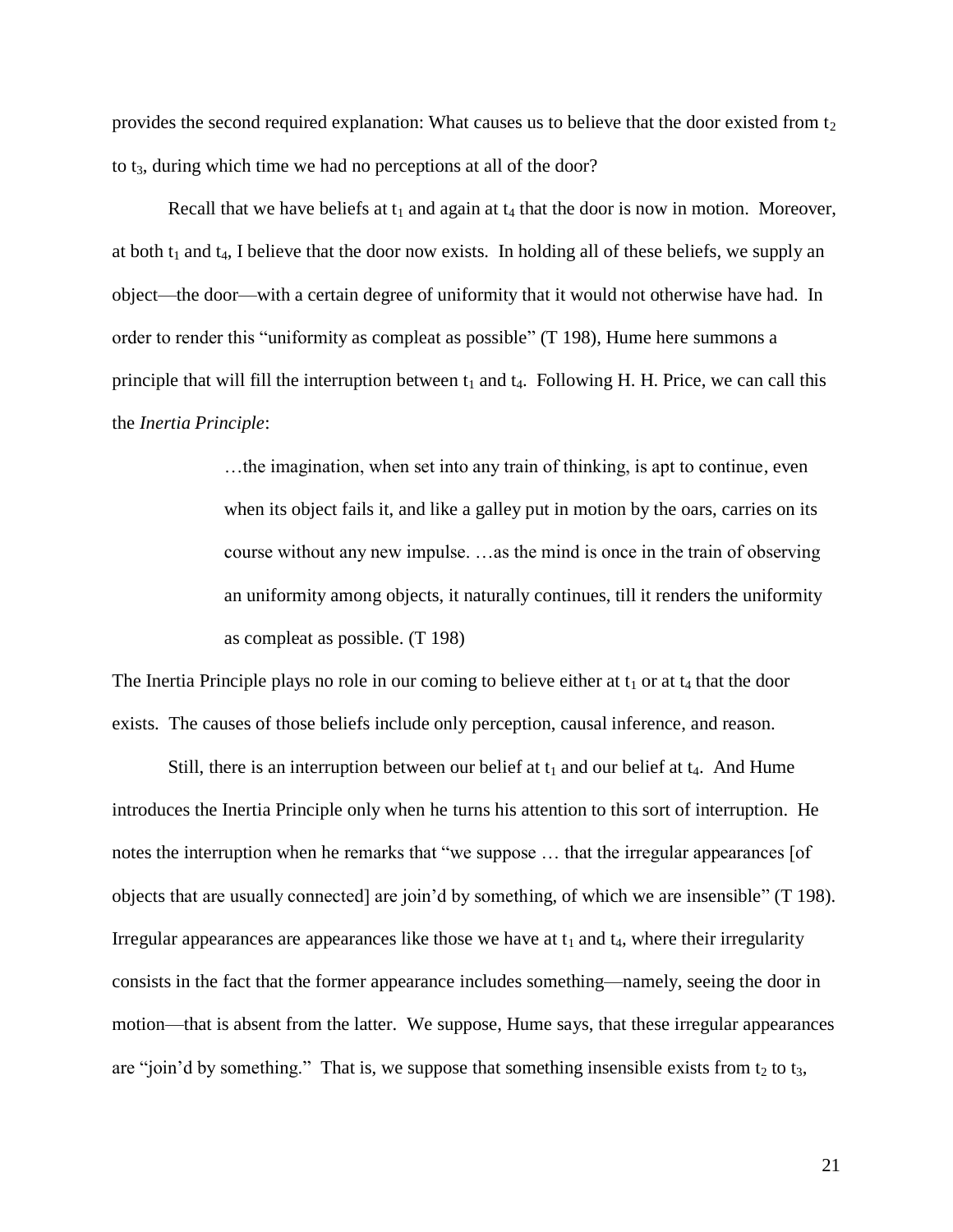hence filling the interruption between  $t_1$  and  $t_4$ . Of course, as Hume acknowledges, this supposition extends "custom and reasoning beyond the perceptions" (T 198). Since this is true, Hume must appeal to principles other than those that govern perceptions if he is to explain what causes our supposition. It is at this point, then, that Hume summons the Inertia Principle. Causal inference, based on the coherence of certain sets of perceptions, causes our belief that the door exists at  $t_4$ . Given this belief, along with our belief that the door exists at  $t_1$ , the Inertia Principle encourages the further belief that *the door existed from t<sup>2</sup> to t3*. Here"s the story as Hume tells it:

> Objects have a certain coherence even as they appear to our senses; but this coherence is much greater and more uniform, if we suppose the objects to have a continu"d existence; and as the mind is once in the train of observing an uniformity among objects, it naturally continues, till it renders the uniformity as compleat as possible. The simple supposition of their continu"d existence suffices for this purpose, and gives us a notion of a much greater regularity among objects, than what they have when we look no farther than our senses. (T 198)

Hume begins here with the claim that "[o]bjects have a certain coherence even as they appear to our senses." This makes perfect sense since coherence is, after all, a relationship between sets of *perceptions*. 36 This coherence, Hume goes on to suggest, is much more uniform if we believe, for example, that the door exists at  $t_4$ : Only after we come to hold this belief will our perceptions at  $t_1$  and  $t_4$  have the degree of uniformity that they have when we believe that the door is in motion both at  $t_1$  and at  $t_4$  and that the door exists both at  $t_1$  and at  $t_4$ . Given, then, that we have

<sup>&</sup>lt;sup>36</sup> This gloss is straightforward if 'object' and 'perception' are used interchangeably. Yet Hume notes that he will adopt this usage only at T 202, and the above quotation is to be found at T 198. It might be argued, then, that Hume has not yet conformed to the usage of the vulgar, and that here he means quite expressly that coherence is a relationship between *objects*. Nevertheless, the gloss is a fair one: If objects cohere in a sense similar to the one specified by (COH), then perceptions of those objects will (tend to) cohere in exactly similar ways. For perceptions will (tend to) exhibit alterations that are exactly similar to those exhibited by the perceived objects. Hence, even if Hume is not yet adopting the usage of the vulgar, we may still maintain that sets of perceptions cohere.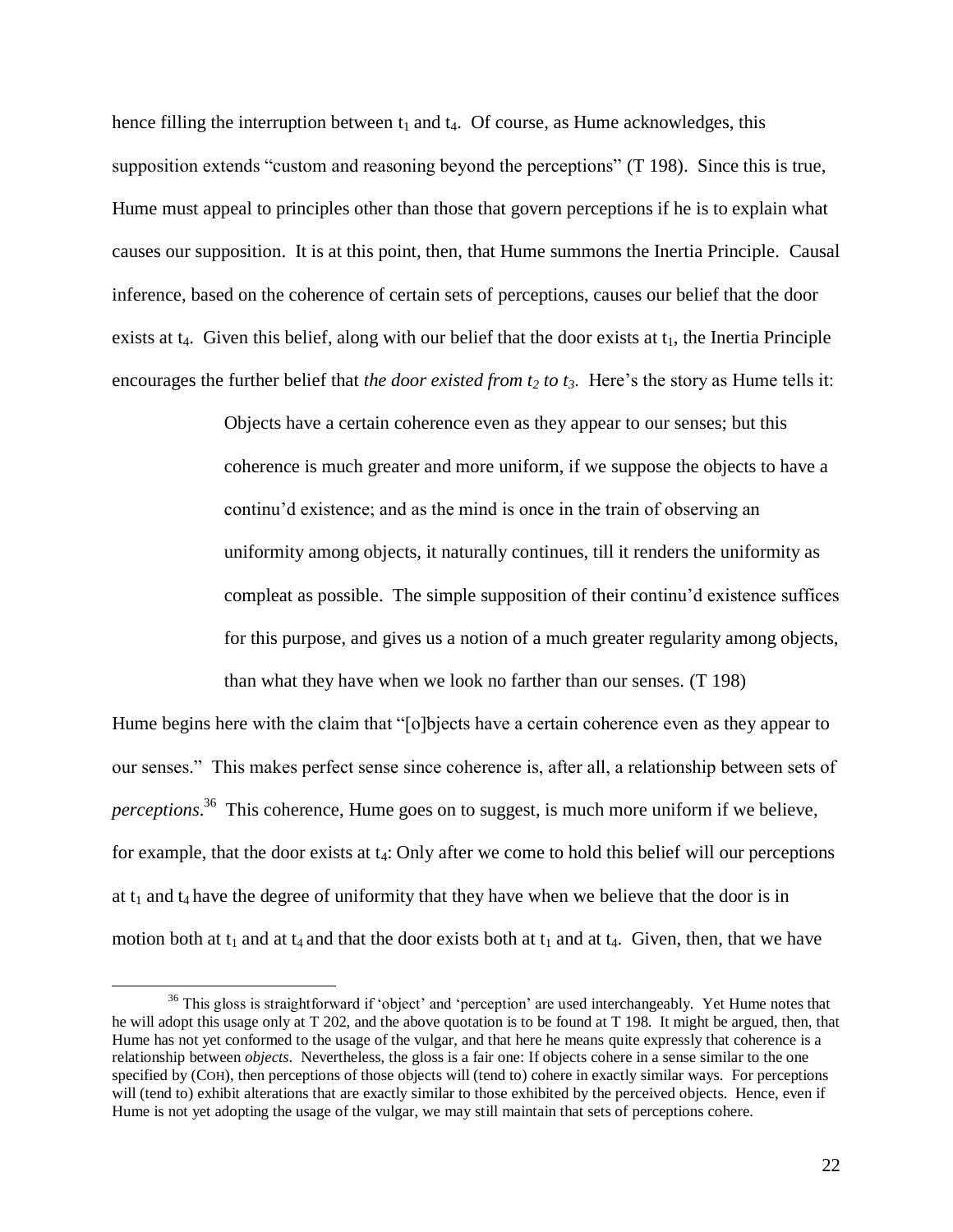observed at  $t_1$  and  $t_4$  this sort of uniformity among objects, the Inertia Principle works on this uniformity, naturally continuing it, until it fills the interruption between the set of perceptions we receive at  $t_1$  and the set we receive at  $t_4$ . And the belief that the door exists from  $t_2$  to  $t_3$ —the "simple supposition of [the door"s] continu"d existence"—is sufficient to fill this interruption. In this way, the Inertia Principle "renders the uniformity [that we have already observed among objects] as compleat as possible." This "gives us a notion of a much greater regularity among objects" than the one we get when, using causal inference and reasoning, we "look no farther than our senses."

We have now seen how Hume provides the second of the two required explanations: Given that we believe at  $t_1$  and again at  $t_4$  that the door exists—given, that is, that "the mind is ... in the train of observing an uniformity among objects"—the Inertia Principle, which makes express our tendency to render observed uniformities among objects as complete as possible, fills the interruption between  $t_1$  and  $t_4$  by causing us to believe that the door exists from  $t_2$  to  $t_3$ .

## *3.3 The fire example*

I take it that we can tell similar stories for the examples of the porter and the letter, which are the other examples Hume provides in *Treatise* I.iv.2, ¶ 20. This concludes, then, our discussion of the examples in ¶ 20. But what of Hume"s fire example, which he provides in *Treatise* I.iv.2, ¶ 19? In that example, I receive a set of perceptions that includes seeing my roaring fire at  $t_1$ , before I absented my chamber, and seeing my dying fire on returning to my chamber, at t<sub>4</sub>. There is, however, a considerable gap between those two perceptions, for I was absent from my chamber for an hour, from  $t_2$  to  $t_3$ , during which time I received no perceptions of any kind of the fire. Still, Hume maintains, the set of perceptions that includes seeing my fire at  $t_1$  and seeing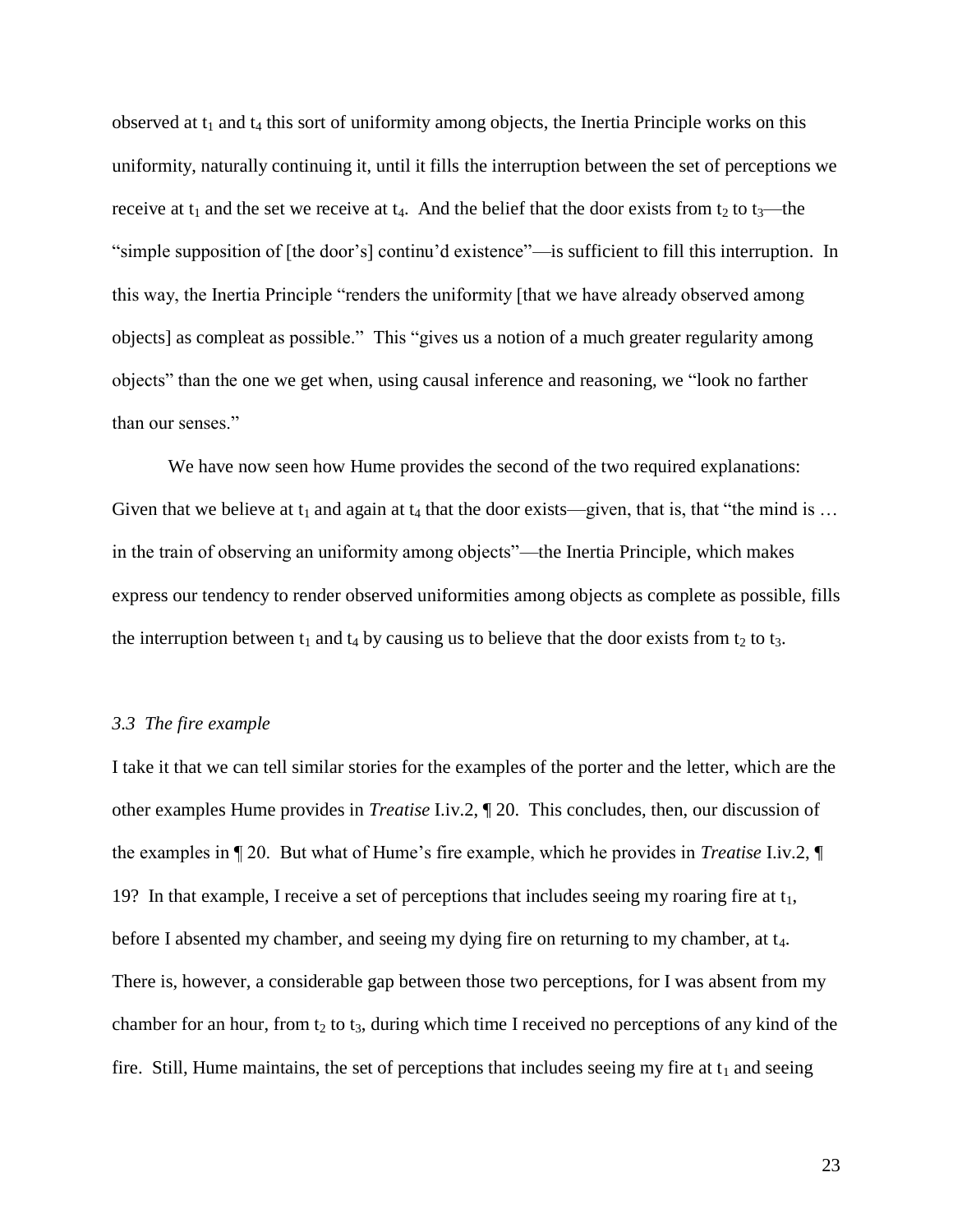my fire at  $t_4$  coheres with other sets, for "I am accustom'd in other instances to see a like alteration produc'd in a like time, whether I am present or absent, near or remote" (T 195). In this example, we are concerned, I take it, to determine what causes us to believe that the fire existed from  $t_2$  to  $t_3$ . Should we tell the same story in this case as we told in the case of the door? I don"t think so.

Note that causal inference, performed on the basis of the coherence of certain sets of perceptions, leads us to believe in the door case that the door is now in motion, even though our set of perceptions in that case lacks a visual perception of the door in motion. Thus, causal inference fills that gap in our set of perceptions. Sometimes, then, causal inference fills gaps that appear in a set of *two* kinds of perceptions—for example, visual and auditory perceptions—that we receive *at a particular moment*.

At other times, however, as in the fire example, gaps appear in a set of *one* kind of perception—in this case, visual perception—that we receive *over the course of several moments*. In this case, too, though, causal inference fills these gaps. We have always observed a similar alteration in our visual perceptions of fires: Every wood fire we have ever observed has at first burned slowly, and then increasingly hotter and brighter, until its flames begin slowly and then completely to die out. Upon receiving a set of perceptions that coheres with these previous sets, in spite of the fact that the present set includes some gaps, causal inference fills those gaps, causing us to believe that the fire burned from  $t_2$  to  $t_3$ . Given this, I must also believe that the fire existed from  $t_2$  to  $t_3$ . Otherwise, I will be faced with "a contradiction to all past experience" (T 196) and an objection to my causal maxims. Thus, causal inference and reason are together sufficient to cause in me a belief that the fire existed from  $t_2$  to  $t_3$ .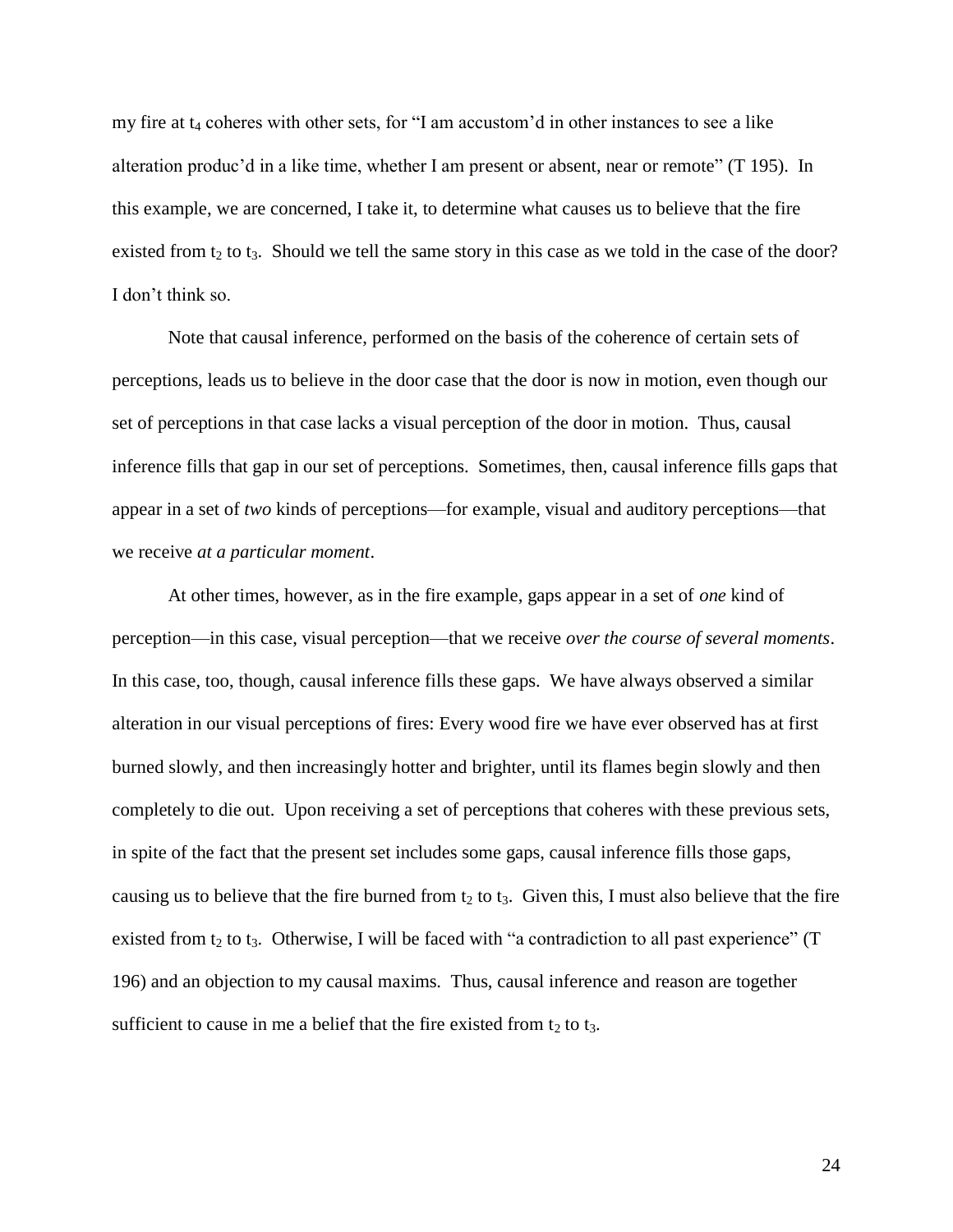This suggests that there are two kinds of cohering sets of perceptions, those that involve an alteration in one kind of object, and those that involve a connection between alterations in two kinds of objects. In cases involving an alteration in one kind of object—cases like the fire example—causal inference and reason need no help from the Inertia Principle in causing us to believe that, for example, the fire existed from  $t_2$  to  $t_3$ . Yet in cases involving a connection between alterations in two kinds of objects, causal inference and reason do need the assistance of the Inertia Principle. We should not view this disparity as a problem, however. For it helps to explain why Hume does not return to the fire example in ¶¶ 20-22 of *Treatise* I.iv.2—those paragraphs are concerned only with cases that require the assistance of the Inertia Principle—and it helps to explain why Hume introduces the Inertia Principle as he does, apparently limiting its application to cases in which "[w]e remark a connexion betwixt two kinds of objects in their past appearance to the senses" (T 197-198).

Still, the disparity might fuel an objection. For, given that the Inertia Principle has no role to play in causing us to believe that the fire existed from  $t_2$  to  $t_3$ —given, that is, that causal inference and reason are solely responsible for causing that belief—it seems that at least one of our beliefs in continued existence is *not* a product of the imagination. And this contradicts Hume"s claim that our belief in the continued existence of objects is "entirely owing to the IMAGINATION" (T 193).

I begin my response to this objection by making a radical proposal: There is for Hume *a distinction between two kinds of belief in continued existence*. First, there is a kind that is relevant, as I suggest below, in the door example. Beliefs of this kind take something like the following form:

(D) We believe that some object,  $o$ , exists at  $t_4$ , where  $t_4$  is a time at which we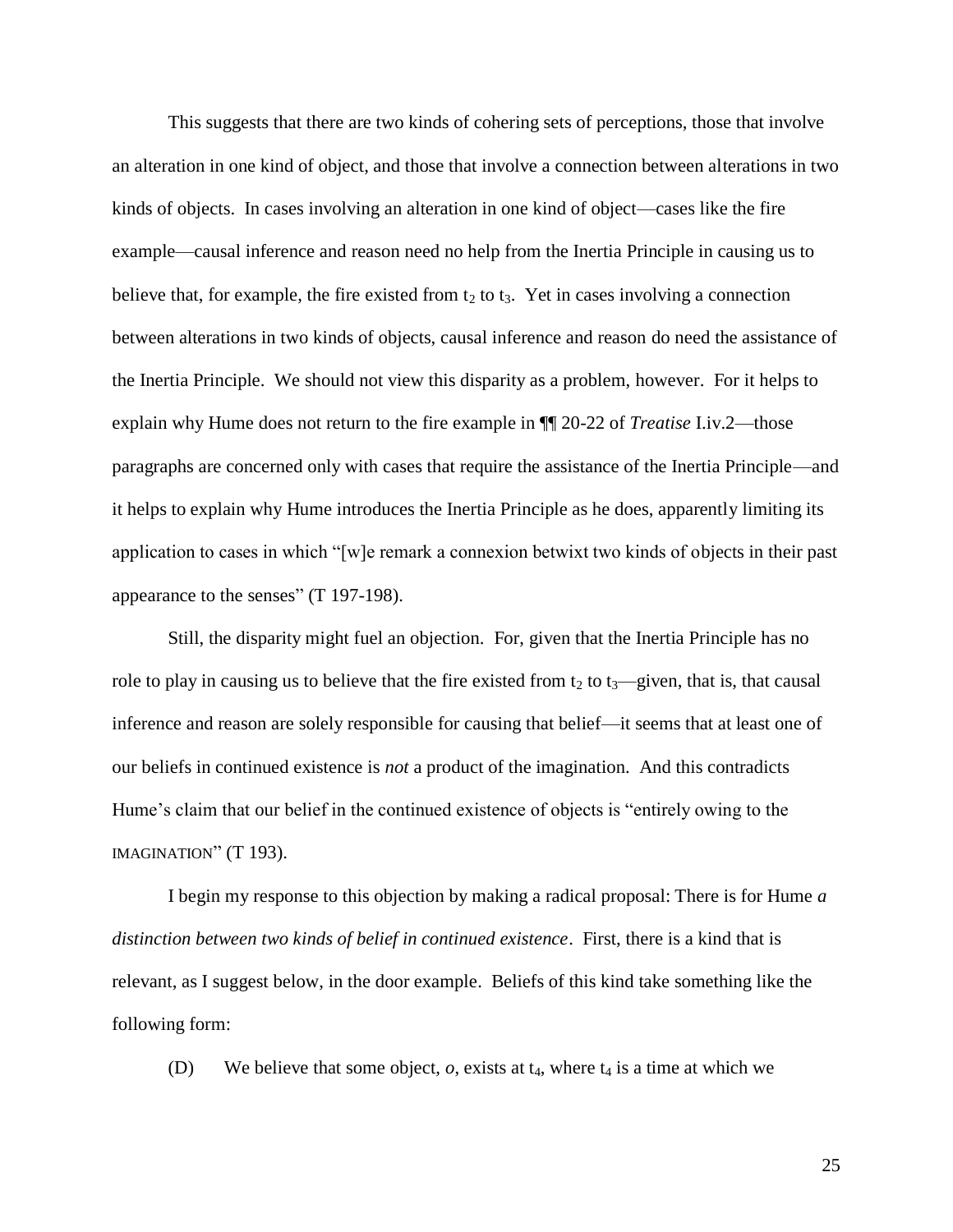have no perception of *o*, and which corresponds to no time (that is, to no position in any previous set of perceptions) at which we have had a perception of (an object relevantly similar to) *o*.

Next, there is a kind that is relevant, as I suggest below, in the fire example. Beliefs of this kind take something like the following form:

(F) We believe that  $o$  exists at  $t_4$ , where  $t_4$  is a time at which we have no perception of *o*, but which nevertheless corresponds to a time (that is, to a position in some previous set of perceptions) at which we *have* had a perception of (an object relevantly similar to) *o*.

Roughly, a time, t', *corresponds* to a time at which we have had a perception of (an object relevantly similar to) *o* just in case I have received a set of perceptions that includes *both* a perception of (an object relevantly similar to) *o and* perceptions that are relevantly similar to those that I receive at t'. So, for example, our belief that the door exists at  $t_4$  is a belief of  $(F)$ 's sort. First,  $t_4$  is a time at which we have no visual perception of the door. Moreover,  $t_4$  is a time that corresponds to a time at which I have had a perception of the door: I have on previous occasions seen the door in motion while hearing the distinctive noise, and  $t_4$  is a time at which I hear the distinctive noise. On the other hand, our belief that the door existed from  $t_2$  to  $t_3$  is a belief of (D)'s sort: neither  $t_2$  nor  $t_3$  corresponds to a time at which I have had a perception of the door, for both  $t_2$  and  $t_3$  are times at which I experience an interruption in my perceptions of the door—I am, in fact, absent from my chamber both at  $t_2$  and at  $t_3$ —and there is no time at which I have both been absent from my chamber and perceived the door.

Evidence for a distinction of this sort comes from Hume himself. Immediately before providing the door example, Hume says that external objects "require a continu"d existence, or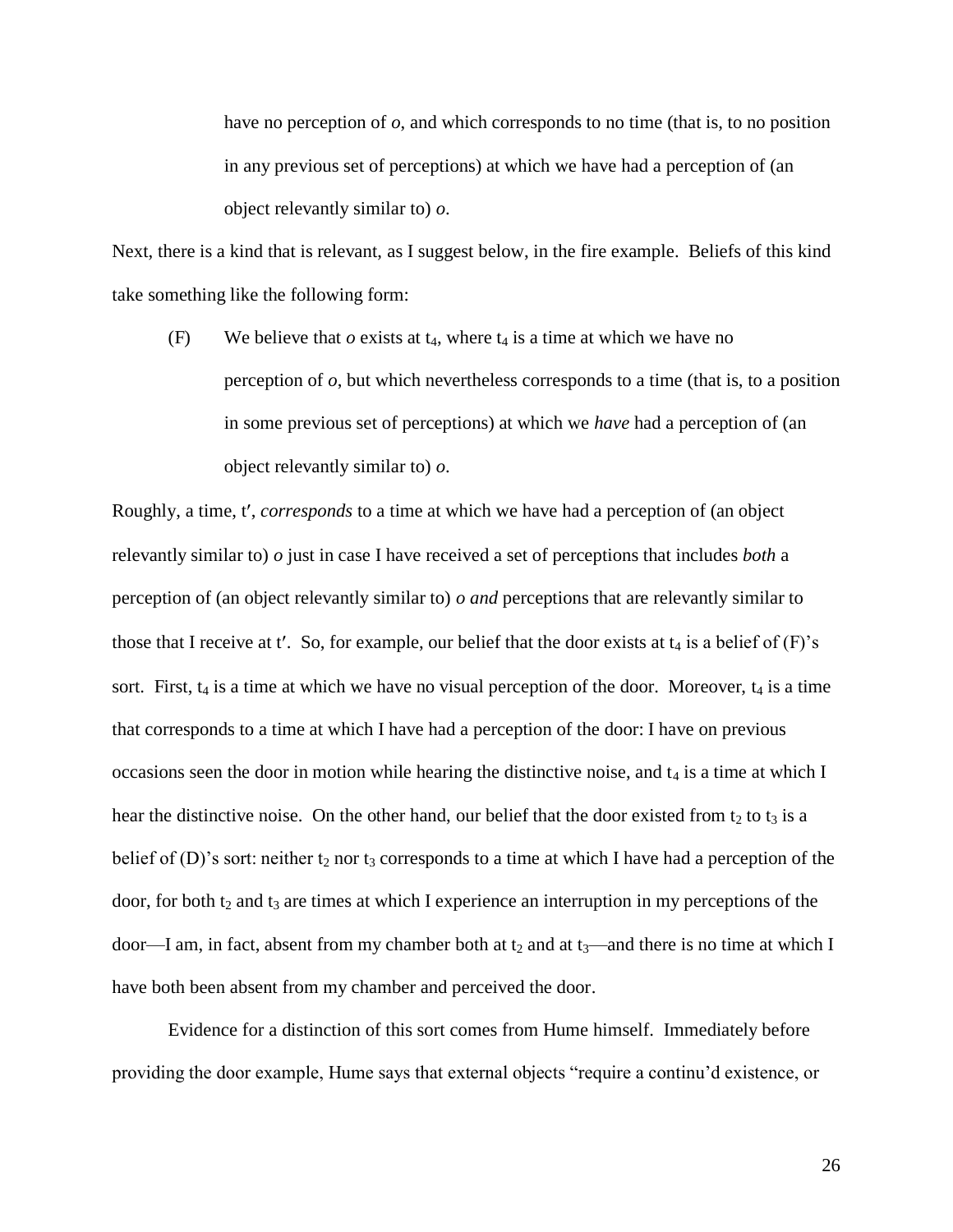otherwise lose, in a great measure, the regularity of their operation" (T 195-196). One sort of continued existence, then, is meant to preserve the regularity that we have observed in the operations of external objects. It seems that this is just the sort of role played by our belief that the door exists at  $t_4$  and by our belief that the fire existed from  $t_2$  to  $t_3$ . Yet just before introducing the Inertia Principle, Hume says that "whenever we infer the continu"d existence of the objects of sense from their coherence, and the frequency of their union, "tis in order to bestow on the objects a *greater* regularity than what is observ'd in our mere perceptions" (T 197; emphasis added). This sort of continued existence, then, is meant to *extend* or to *expand* the regularity that we have observed in the operations of external objects. And it seems that this is just the sort of role played by our belief that the door existed from  $t_2$  to  $t_3$ .

Moreover, Hume is concerned to maintain only that beliefs of (D)'s sort are "entirely owing to IMAGINATION" (T 193). Evidence for this claim includes the fact that Hume does not return to the fire example after using it to introduce the notion of coherence. He does not return to that example because it concerns only a belief of (F)"s sort, which can be produced, as I have argued, without the assistance of the Inertia Principle. But because Hume is concerned to show only that the imagination is responsible for beliefs of  $(D)$ 's sort, he need not show that imagination plays a role in cases that involve only a belief of  $(F)$ 's sort. Thus, he need not return to the fire example. $37$ 

 $37$  Why think that the fire example involves only beliefs of (F)'s sort? Recall that beliefs of (D)'s sort fill the interruptions between coherent sets of door perceptions (for example). And there is no interruption between coherent sets of fire perceptions that corresponds to the interruption between coherent sets of door perceptions. (Note that if there were such an interruption between coherent sets of fire perceptions, the Inertia Principle would have some work to do in this case.) Yet why is there no such interruption between coherent sets of fire perceptions? This is a difficult question. Perhaps there is no such interruption because it is in general true that when we receive a set of perceptions that involves an alteration in one kind of object, and when we have in the past received sets of perceptions that cohere with the present set, there is nothing distinctive that appears in each of the cohering sets, which suggests, perhaps, that none of the cohering sets *closely enough resembles* another to be connected or united with it in the imagination. Why would there be nothing distinctive in each of the cohering sets of fire perceptions? Perhaps because those sets are such that they often include the perception of the object's coming to be, as in the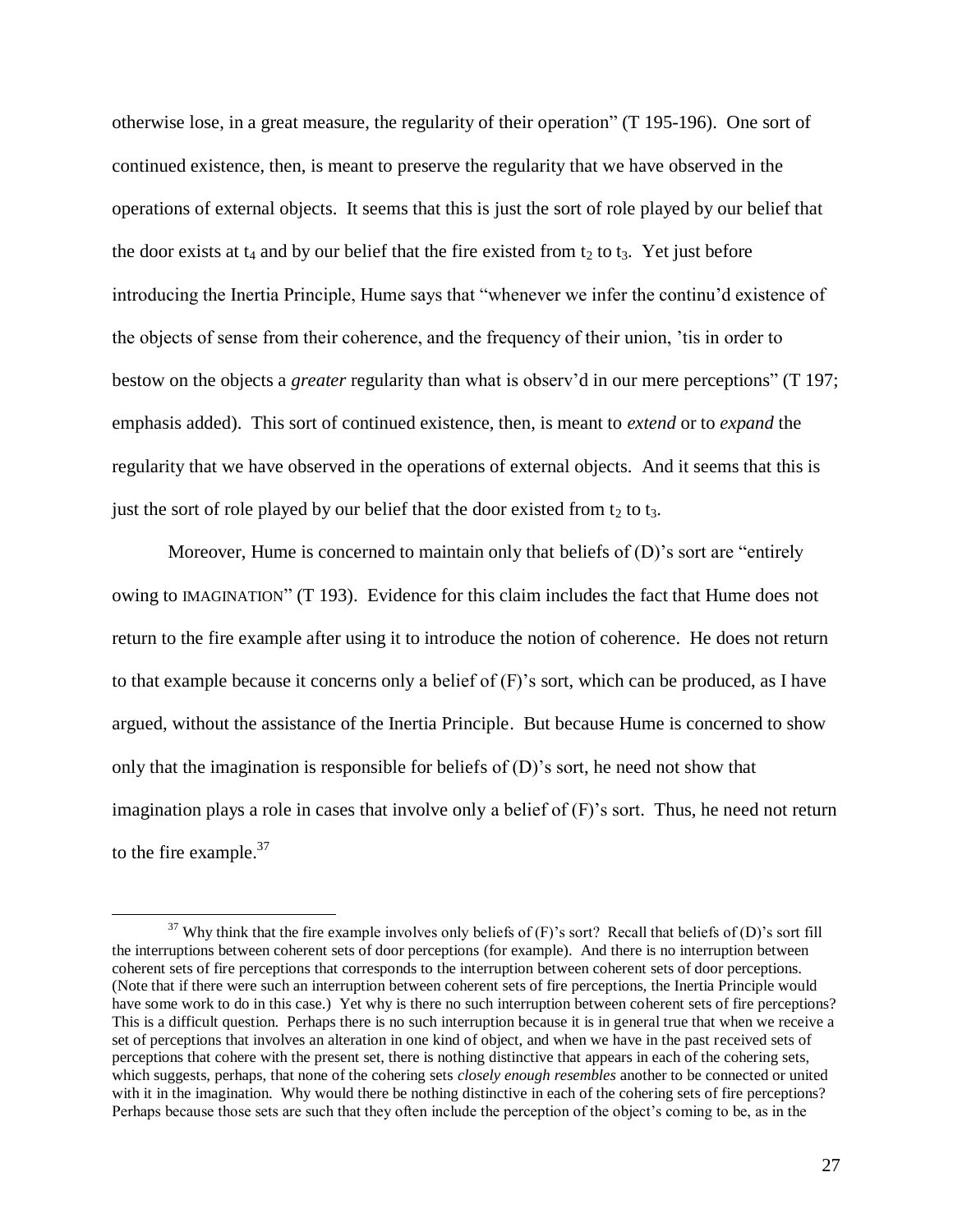In addition, Hume maintains that the senses are not responsible for our belief in continued existence "because they cannot operate beyond the extent, in which they really operate" (T 191). This suggests that in believing that some object continues to exist, we thereby believe that it has a quality that lies beyond the reach of the senses. That is, we believe that it has a quality that cannot be detected by the senses. For, Hume suggests, if the senses were able to detect that quality, they would be able to operate "beyond the extent, in which they really operate." (F), however, clearly allows us to believe that some object continues to exist with*out* thereby believing that it has a quality that lies beyond the reach of the senses. Surely, seeing the door in motion while hearing the distinctive noise, even though it's not always the case that I receive the former perception when I receive the latter, is something that is *not* beyond the reach of the senses. After all, I have on several occasions seen the door in motion while hearing the distinctive noise. All of this suggests, then, that Hume is *not* maintaining that the senses aren"t responsible for our belief in continued existence because they can"t produce beliefs of (F)"s sort. Rather, he maintains that the senses aren"t responsible for our belief in continued existence because they can"t produce beliefs of (D)"s sort. This suggests in addition that he is concerned to show that imagination *is* responsible for our belief in continued existence because it—and it *alone*—*can* produce beliefs of (D)"s sort.

Given this, the above objection—that our belief that the door existed from  $t_2$  to  $t_3$  is not produced by the imagination—has force only if it"s the case both that our belief is of (D)"s sort and that it is not produced by the imagination. But this means that the objection has no force.

perception of the fire"s being built, or the perception of the object"s ceasing to be, as in the perception of the fire"s dying out. We thus come to recognize that the members of a set of fire perceptions are peculiar to that set.

In contrast, perhaps the following is true in general of coherent sets of perceptions that involve a connection between alterations in two kinds of objects: There is an interruption between such sets because there *is* something distinctive that appears in each of them. For example, each cohering set of door perceptions includes a distinctive perception, namely, hearing the distinctive noise as of a door turning upon its hinges. Perhaps it is in virtue of this that a cohering set of door perceptions closely enough resembles another to be connected or united with it in the imagination.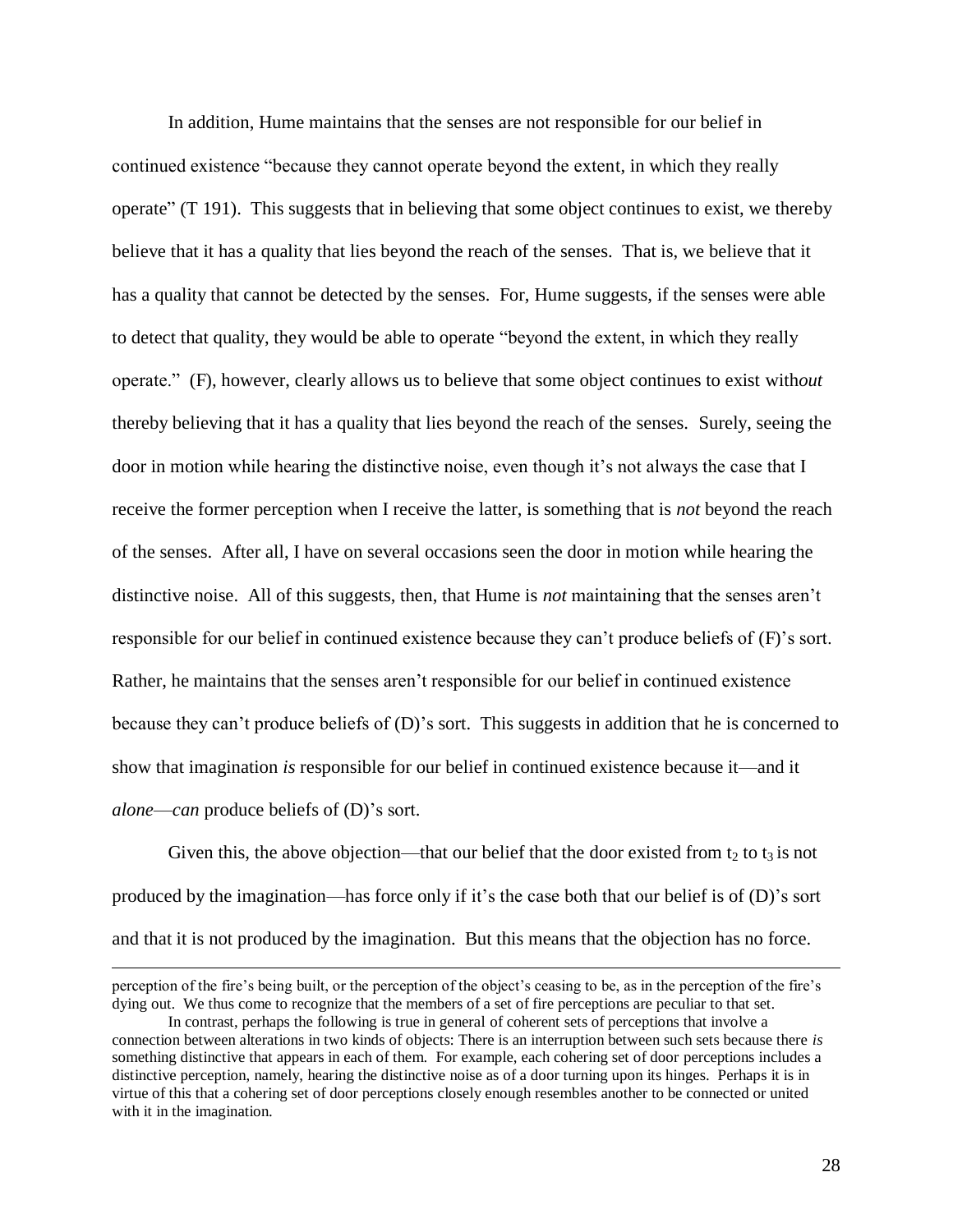For even though our belief that the fire existed from  $t_2$  to  $t_3$  is a belief of (D)'s sort, it *is* produced by the imagination and, in particular, by the Inertia Principle. Our belief that the door existed from t<sub>2</sub> to t<sub>3</sub> is a belief of (D)'s sort. Yet, as we have seen, that belief is generated by the imagination.

Perhaps we can revive the objection by finding a belief of (F)"s sort that *is* produced by the imagination. This, too, is fruitless, for such beliefs are produced with*out* the assistance of the imagination. Our belief that the door exists at  $t_4$ , for example, is a belief of  $(F)$ 's sort. Yet, as we have seen, causal inference and reason are together sufficient for generating that belief.<sup>38</sup>

We have now seen that the objection with which we are concerned has no force. Hume is concerned to show only that the imagination is responsible for beliefs of (D)"s sort, and such beliefs are produced by the imagination, while beliefs of (F)"s sort are not. Thus, Hume has every right to claim that our beliefs in the continued existence of objects, where such beliefs are to be understood as beliefs of (D)"s sort, are "entirely owing to the IMAGINATION" (T 193).

# *4. Conclusion*

 $\overline{a}$ 

We now have ample reason to accept the distinction between beliefs of (F)'s sort and beliefs of (D)"s sort, as well as ample reason to accept the account of Hume"s coherence-based explanation of which that distinction is a part. I close, then, with an outline of his coherence-based explanation of our belief (of (D)'s sort) in the continued existence of objects.

<sup>&</sup>lt;sup>38</sup> Also, there is in general absolutely no barrier, so far as Hume is concerned, to our saying that causal inference and reason are wholly responsible for beliefs of (F)"s sort. For the habits that serve as the basis of causal inference are acquired by the regular succession of perceptions. Thus, given that the perceptions that we have had of  $o$ , which include perceptions received at times that correspond to  $t<sub>4</sub>$ , include an appropriately regular succession of perceptions of *o*, we can acquire a habit that can underwrite a causal inference that will, with the help of reason, cause us to believe that  $o$  exists at  $t_4$ .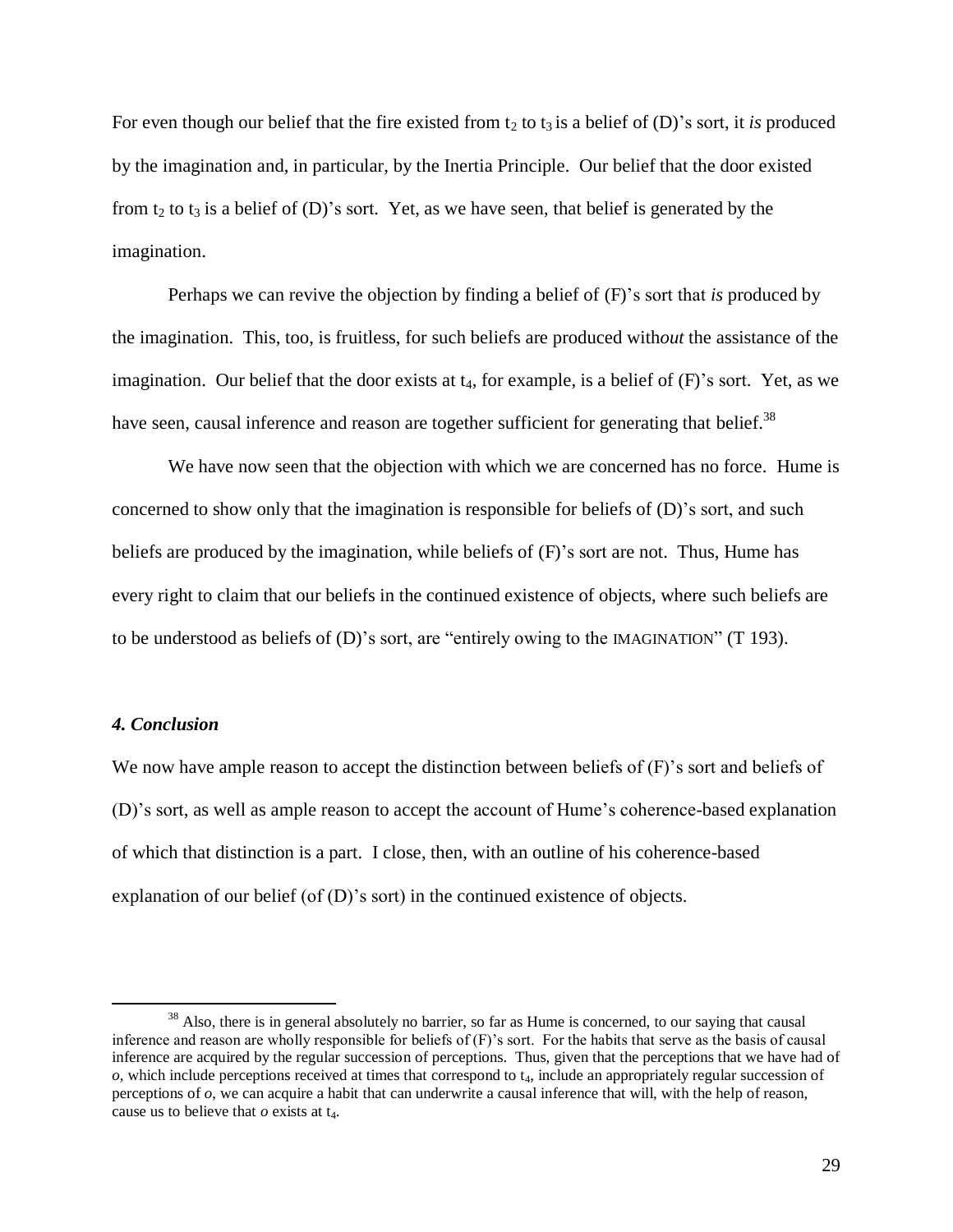- 1. The coherence of our present set of perceptions with previous sets causes us to hold beliefs that fill in the gaps in the present set. In Hume"s door example, our present set of perceptions causes us to believe, via a causal inference that is based on the coherence of certain sets of perceptions, that the door is in motion at  $t_4$ .
- 2. Suppose, however, that the door doesn't exist at  $t_4$ . In that case, it is not in motion at  $t_4$ . Given that there is no door, then, the present set of perceptions, which includes only the distinctive noise as of a door turning upon its hinges, represents a counterexample to the maxim according to which the door is in motion whenever I hear the distinctive noise.
- 3. To avoid such difficulties, reason demands that I suppose that the door exists at  $t_4$ . This supposition is elevated to the level of a belief because it "acquires a force and evidence by its being the only one, upon which I can reconcile the contradictions" (T 197).
- 4. The Inertia Principle, having been put in motion by our belief that the door exists at  $t_4$ , causes us to believe that the door exists from  $t_2$  to  $t_3$ , during which time we had no perceptions whatsoever of the door. In this way, the Inertia Principle fills the interruption between the set of perceptions we received at  $t_1$  and the set of perceptions we receive at  $t_4$ .

In addition to those that we have already seen, there are other reasons to accept this account. First, Hume"s *constancy*-based explanation involves beliefs of (D)"s sort, which is the same kind of belief involved in our account of Hume"s coherence-based explanation. Suppose that I have visual perceptions at  $t_1$  and again at  $t_3$  of these mountains, and that these two perceptions are constant but interrupted at  $t_2$ . Given our propensity to ascribe identity to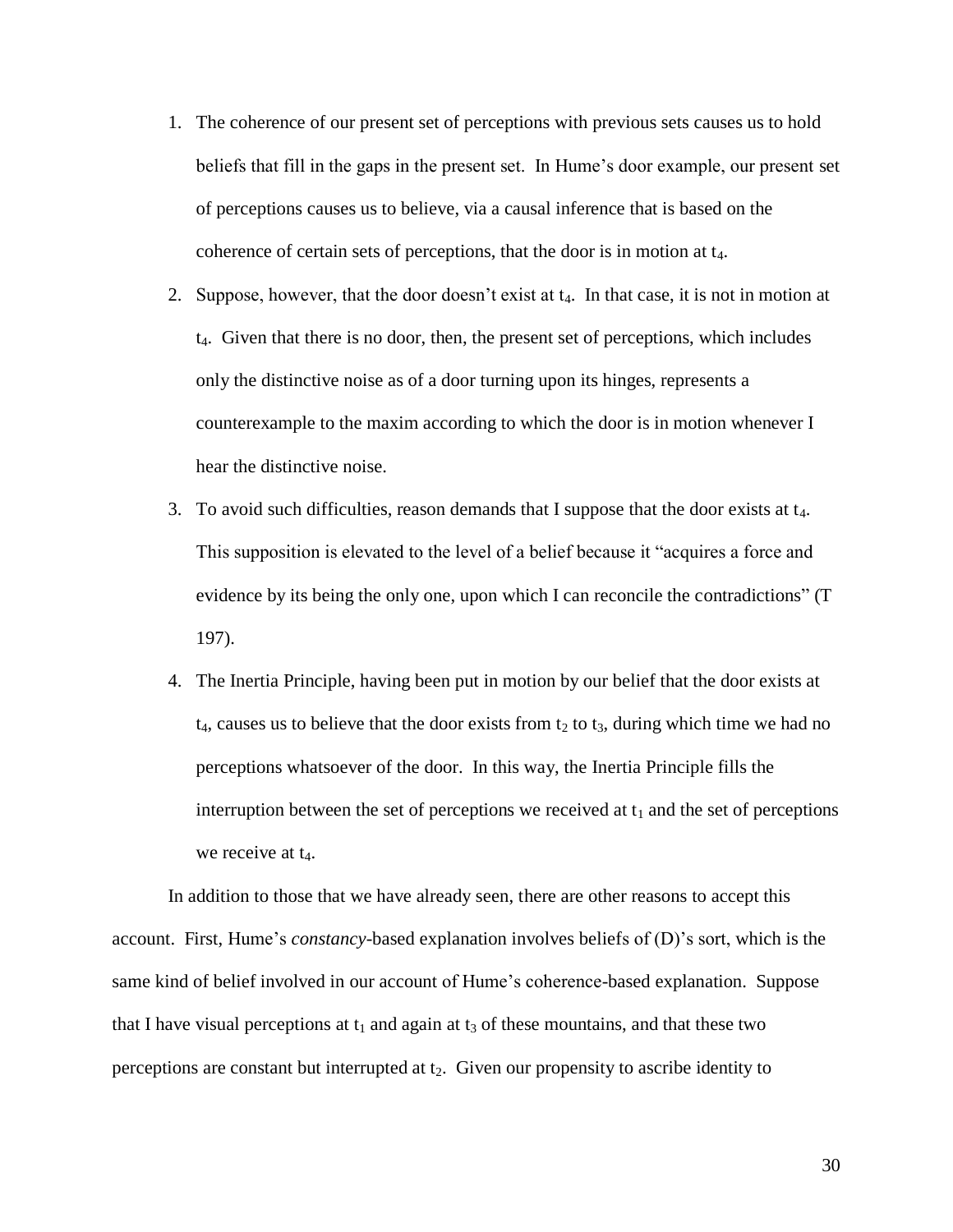resembling perceptions and our efforts to avoid certain contradictions, we come to believe that these mountains existed at  $t_2$ . This is a belief of (D)'s sort:  $t_2$  corresponds to no time at which I have had a perception of these mountains, for  $t_2$  is a time at which I experience an interruption in my perceptions of these mountains, and there is no time at which I have both perceived these mountains and experienced an interruption in my perceptions of them. Hume goes on to maintain, of course, that our belief that these mountains existed at  $t_2$  is produced by the imagination, and so our account of Hume's constancy-based explanation is consistent with our claim that he is concerned to maintain only that the imagination is responsible for beliefs of  $(D)$ 's sort.

Second, our account allows us to respond to certain questions about the role of causal inference in Hume's coherence-based explanation. Gomberg complains that Hume doesn't need the imagination in order to explain the inference from the coherence of our perceptions to the continued existence of objects, for that inference is simply a *causal* inference. He says that Hume

> consistently characterizes causal inference as a transition from the perception of an object to the belief in another object connected with it in experience or as a transition from an impression to an idea. The essence of causal inference, for Hume, is inference to things we do not perceive or remember.<sup>39</sup>

Gomberg is right about Hume"s characterization of causal inference, and, as we have seen, he is right that causal inference accounts for certain beliefs in continued existence, namely, those of (F)"s sort. According to our account, causal inference plays a significant role in generating our belief that, for example, the door exists at  $t_4$ . Thus, since this is a belief in continued existence, albeit a belief of (F)"s sort, causal inference accounts for certain beliefs in continued existence.

<sup>39</sup> Ibid., p. 694.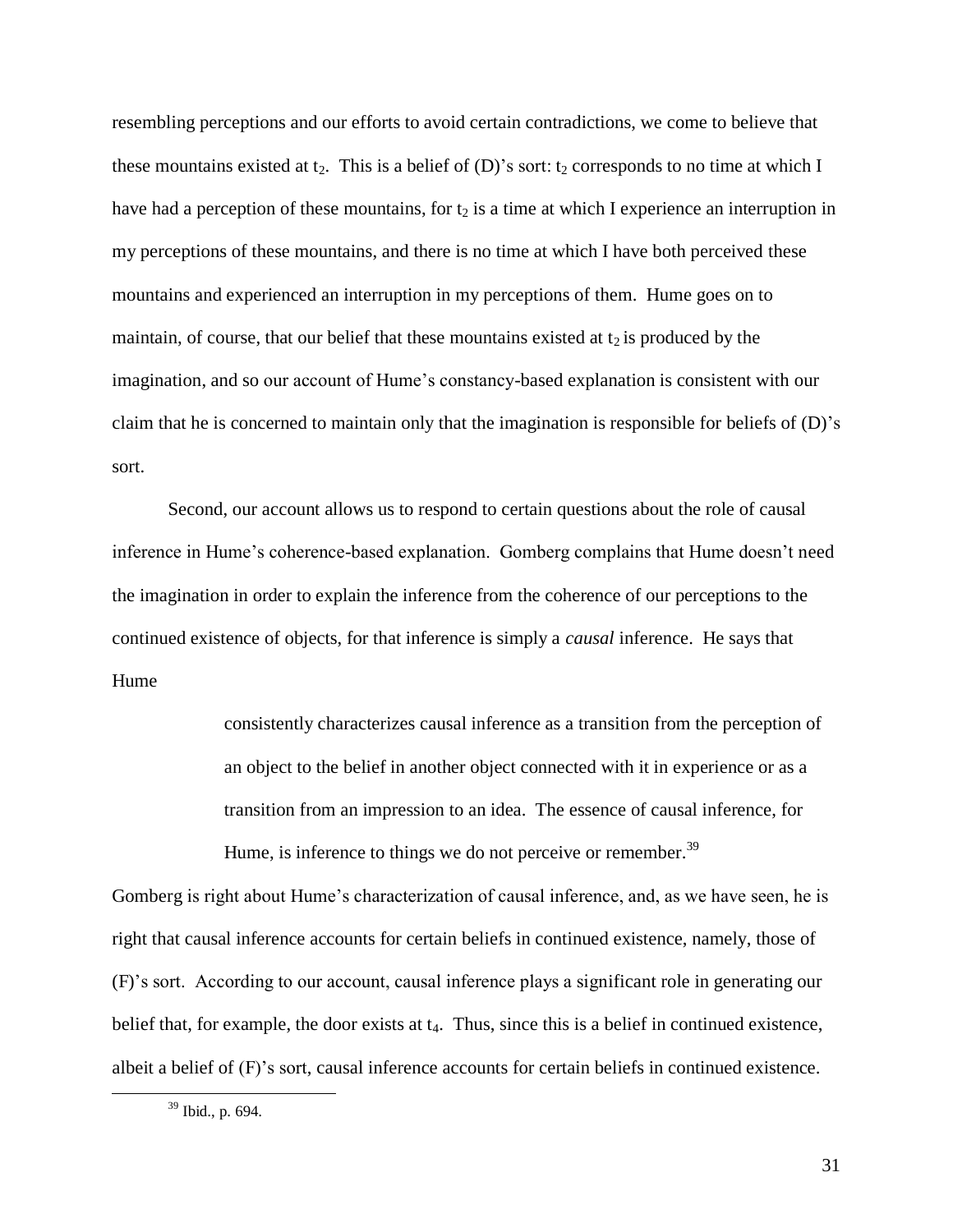Nevertheless, causal inference cannot account for all such beliefs, for it cannot account for beliefs of (D)"s sort. If we are to account for those beliefs, Hume argues, we must summon the imagination. This allows us to make sense of the claim that we come to believe in continued existence via something other than causal inference, and it helps us to make sense of another perplexing passage. Hume says that

> tho" this conclusion from the coherence of appearances may seem to be of the same nature with our reasonings concerning causes and effects; as being deriv'd from custom, and regulated by past experience; we shall find upon examination, that they are at the bottom considerably different from each other, and that this inference arises from the understanding, and from custom in an indirect and oblique manner. (T 197)

The fact that causal inference is responsible for beliefs of  $(F)$ 's sort helps to explain why "this conclusion from the coherence of appearances may seem to be of the same nature with our reasonings concerning causes and effects." Nevertheless, beliefs of (D)'s sort are generated in a "considerably different" manner. For such beliefs are produced by the Inertia Principle and hence by the imagination. Still, since the Inertia Principle is put in motion by beliefs that are generated by causal inference and reason—beliefs like our belief that the door exists at  $t_4$  causal inference helps, "in an indirect and oblique manner," to generate beliefs of (D)"s sort.

We have now seem that our account puts us in a much better position to answer questions about the role of causal inference in Hume"s coherence-based explanation. Moreover, it helps to explain why there is some debate over causal inference's role. When we suppose that there is only one kind of belief in continued existence, there is an apparently legitimate question as to whether the inference to this kind of belief is causal in nature. And it seems that our responses to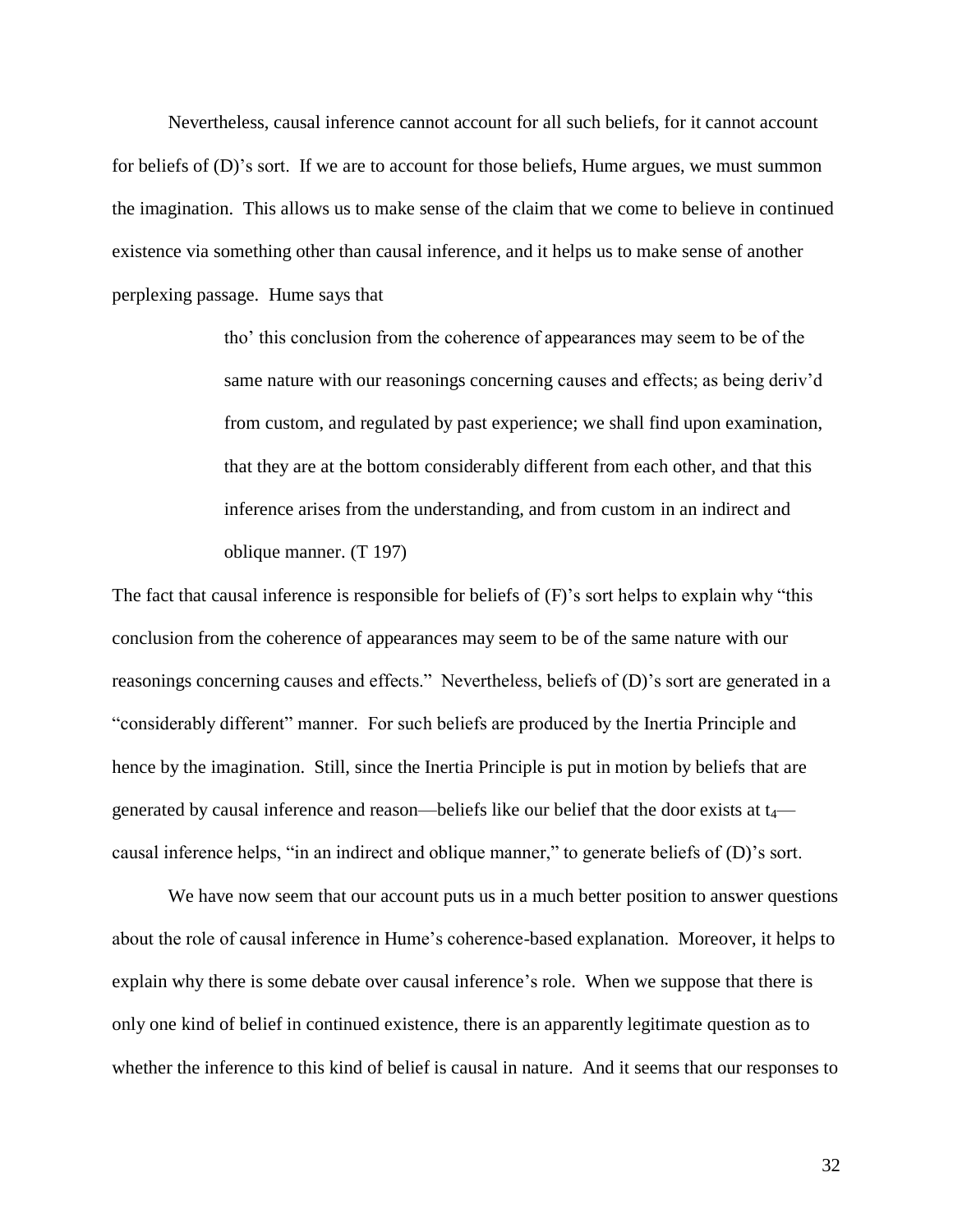this question are quite limited: we must see the inference either as causal or as something other than causal.<sup>40</sup> There is no reason, however, to think that our responses are so limited. Since there are *two* kinds of belief in continued existence, we are free to maintain that causal inference is responsible for one kind, while also maintaining that something other than causal inference is responsible for the other. This, as we have seen, is exactly the sort of thing we should say causal inference, with the help of reason, generates beliefs of (F)"s sort, and then the Inertia Principle works on the uniformity that is created by those beliefs in order to generate beliefs of (D)"s sort. This eliminates the need to wonder whether we should see the inference to our belief in continued existence as causal or as something other than causal, for that debate stems from the supposition that there is only one kind of belief in continued existence.

This concludes our examination of Hume"s coherence-based explanation of our belief in the continued existence of objects. Our examination brings us much closer, I think, to a proper understanding of Hume"s explanation, one that accepts a distinction between kinds of belief in the continued existence of objects, and one that rejects the unified explanation hypothesis.<sup>41</sup>

California State University, Northridge

 $40$  Each of the commentaries that I mention in footnote 9 is limited in just this way.

<sup>&</sup>lt;sup>41</sup> For helpful comments and criticisms, I thank Peter Millican, David Shoemaker, Cindy Stern, and Weimin Sun.